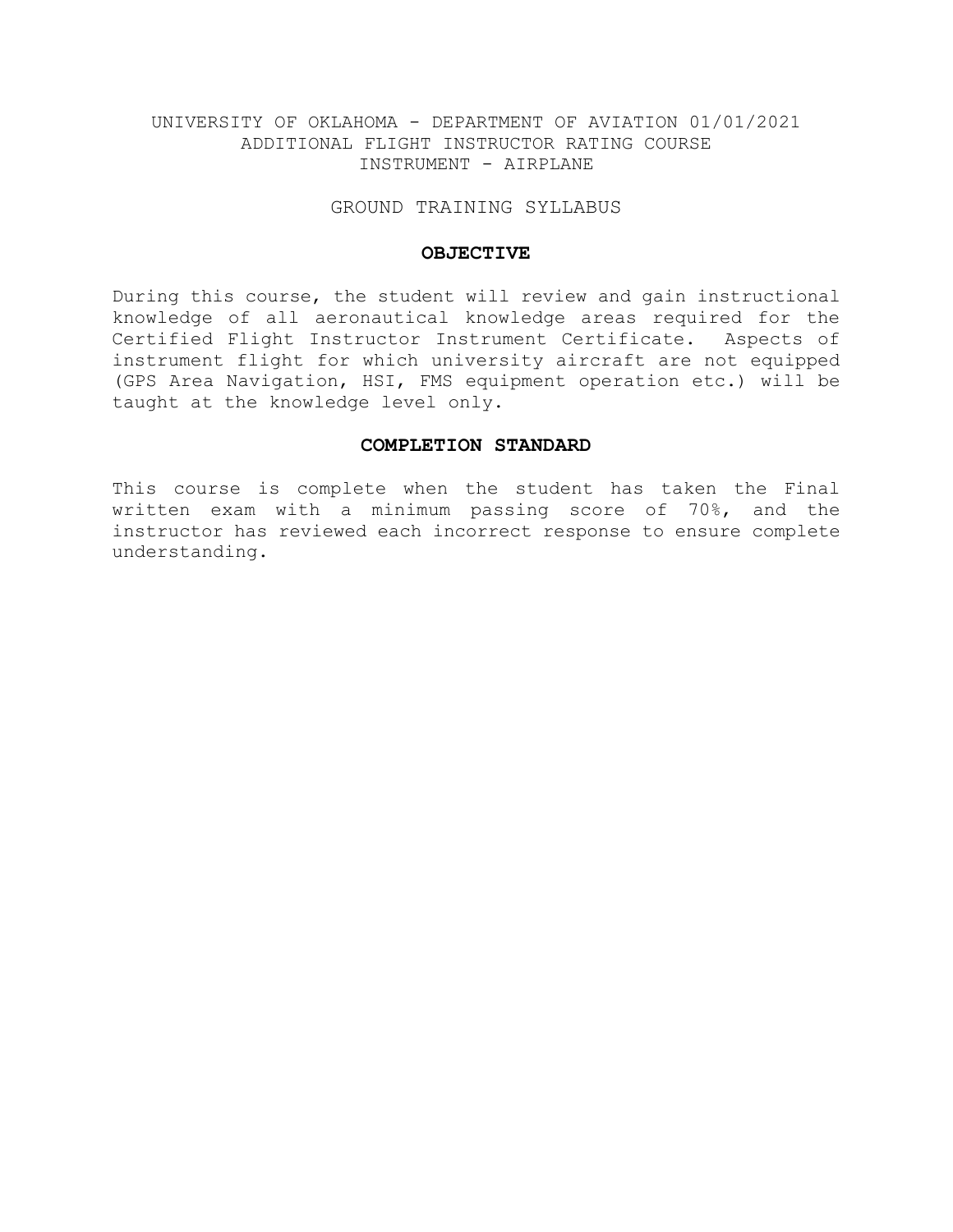GROUND TRAINING SYLLABUS

### **LESSON TIME ALLOCATION**

| Lesson | Time |
|--------|------|
|        |      |

| 1.    |                      |        |                             |           |          |        |        |  |  |  |  | . 1.0* |
|-------|----------------------|--------|-----------------------------|-----------|----------|--------|--------|--|--|--|--|--------|
|       |                      |        |                             |           |          |        |        |  |  |  |  |        |
| 2.    |                      |        |                             | $\sim$    |          | $\sim$ | $\sim$ |  |  |  |  | . 1.0  |
| $3$ . |                      |        |                             |           | $\cdots$ |        |        |  |  |  |  | . 1.0  |
|       |                      |        |                             |           |          |        |        |  |  |  |  |        |
| 5.    |                      | $\sim$ |                             |           |          |        |        |  |  |  |  | . 1.5  |
| 6.    |                      | $\sim$ |                             |           |          |        |        |  |  |  |  | . 1.5  |
| 7     |                      |        |                             |           |          |        |        |  |  |  |  | . 1.0  |
| 8.    |                      | $\sim$ |                             |           |          |        |        |  |  |  |  | . 2.0  |
| 9.    |                      |        |                             |           | $\cdots$ |        |        |  |  |  |  | . 3.0  |
| 10    | $\ddot{\phantom{a}}$ | $\sim$ | $\mathbf{r}$ . $\mathbf{r}$ | $\cdot$ . |          |        |        |  |  |  |  | . 1.0  |
| 11    | $\sim$               |        |                             |           |          |        |        |  |  |  |  | . 0.5  |
|       |                      |        |                             |           |          |        |        |  |  |  |  |        |

TOTAL 15.0 Hours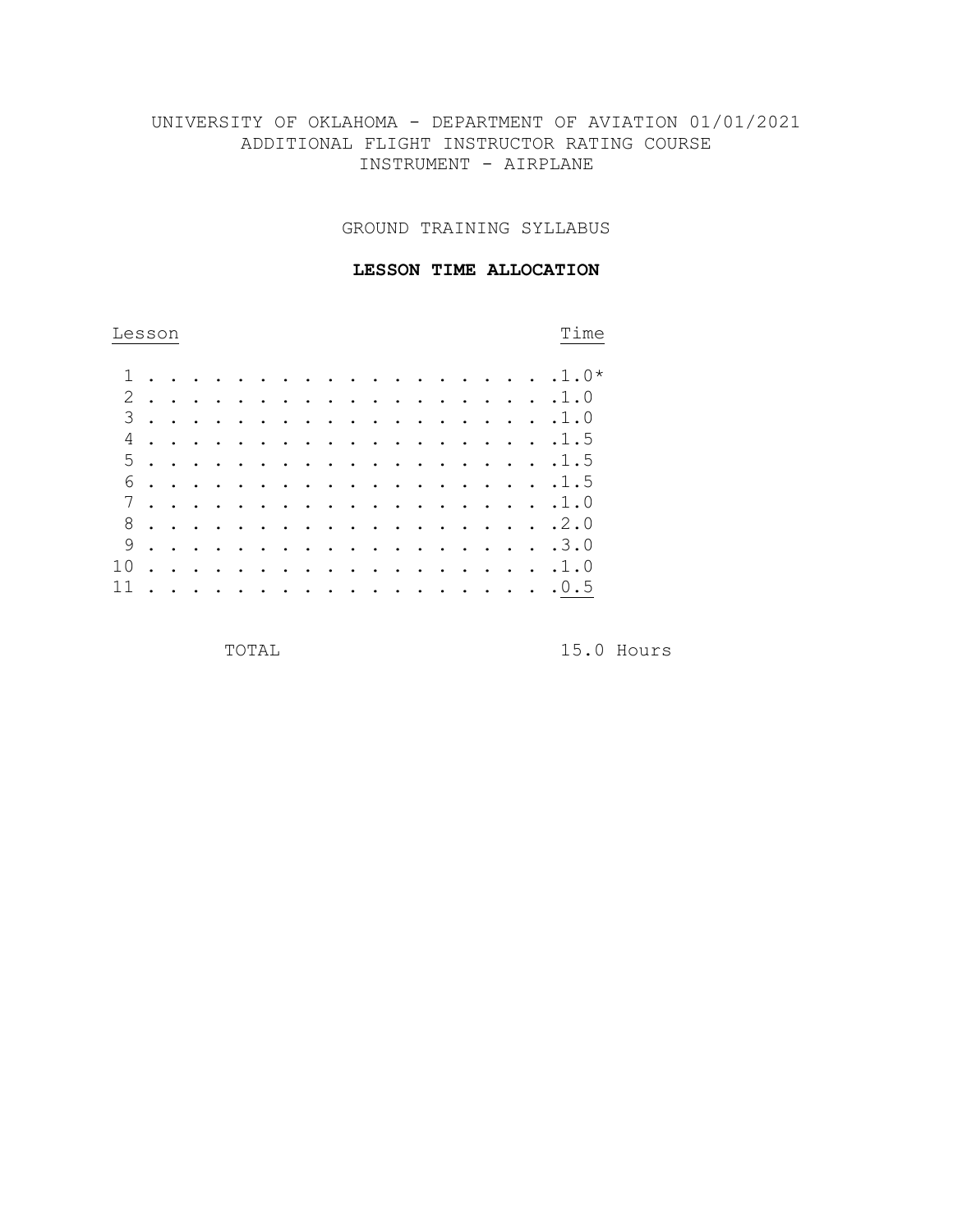GROUND TRAINING SYLLABUS

# **Ground Lesson 1**

**Test Reference:** Aviation Instructor's Handbook – FAA-H-8083-9

# **Lesson Objective:**

The student will review and reinforce his knowledge of the fundamentals of instruction.

# **Content:**

# **Lesson Introduction**

Fundamentals of Instruction

- The Learning Process
- Elements of Effective Teaching
- Student Evaluation and Testing
- Course Development
- Lesson Planning
- Classroom Training Techniques

### **Completion Standards:**

The student will demonstrate through oral discussion, practical demonstration, or quizzing the knowledge and understanding required to effectively teach a student.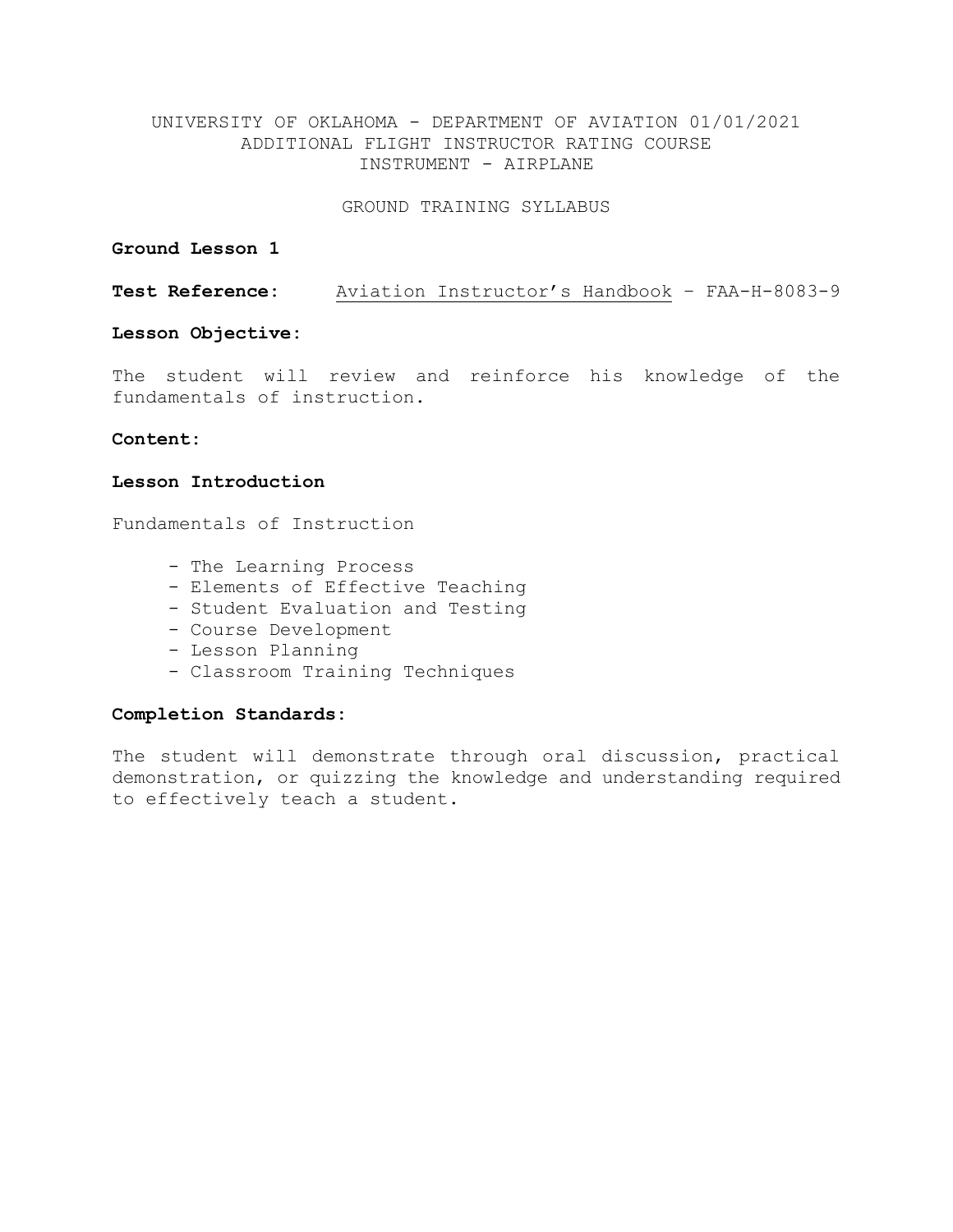### **Ground Lesson 2**

# **Text Reference:**

14 CFR Sections 61 and 141 FAA-S-8081-4C, "Instrument Rating Practical Test Standards" FAA-S-8081-9, "Flight Instructor Instrument Practical Test Standards"

### **Lesson Objective**:

The student will review and develop instructional knowledge of training requirements for instrument and instrument flight instructor ratings, requirements for an instrument proficiency check and PTS requirements for the instrument rating (airplane) and flight instructor instrument practical tests.

### **Content**:

Instrument Rating Training Requirements (61.65, 61 Subpart H and 141, Appendix C)

- Experience Requirements
- Aeronautical Knowledge Training Requirements
- Flight Training Requirements

Instrument Proficiency Check (61.57(d))

Instrument Rating and Instrument Flight Instructor Practical Test Standards

- Flight Instructor Responsibility
- Overview of AO's and Tasks required
- Satisfactory Performance for Tasks (emphasis on headings, altitudes and course tracking)

### **Completion Standards:**

The student will demonstrate through oral discussion, practical demonstration, understanding of experience, and training requirements for the instrument and instrument flight instructor rating and PTS requirements for the instrument and instrument flight instructor rating.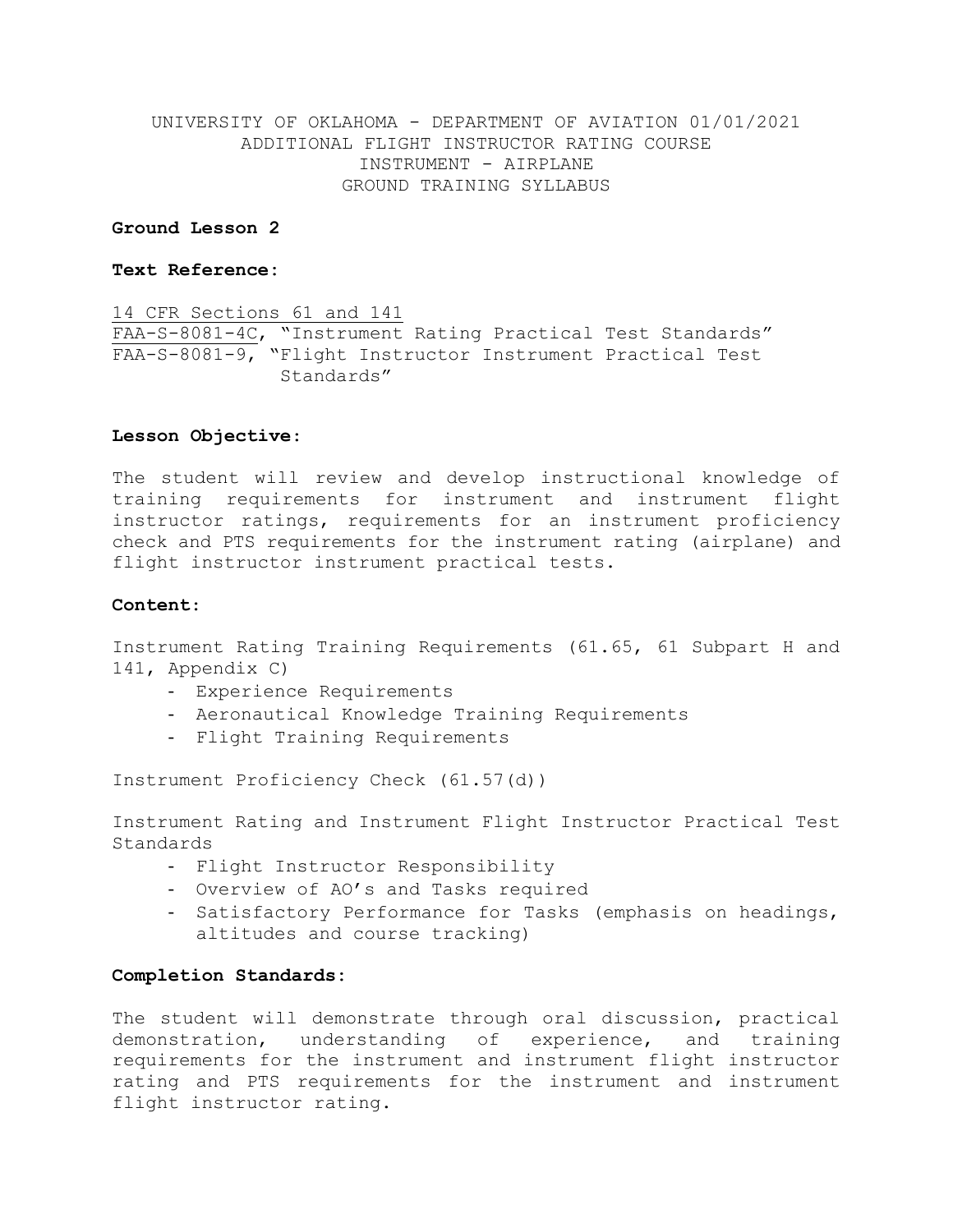GROUND TRAINING SYLLABUS

### **Ground Lesson 3**

**Test Reference:** Instrument Flying Handbook FAA-H-8083-15, Chapter 3 - "Flight Instruments"

### **Lesson Objective:**

The student will review and reinforce his knowledge of the basic flight instruments, their corresponding systems, and radio navigation equipment. During this lesson the student will develop instructional knowledge of these subject areas as they pertain to instrument flight.

# **Content:**

Pitot-Static Systems and Instruments

- Sensitive Altimeter
- Airspeed Indicators
- Vertical Speed Indicators
- Position Error

### Compass Systems

- Magnetic Compass
- Vertical Card Magnetic Compasses
- Flux Gate Compass
- Remote Indicating Compass

Gyroscopic Systems and Instruments

- Power Sources (Electrical and Pneumatic)
- Attitude Indicators
- Heading Indicators
- Turn Coordinator

Flight Director Systems

- Horizontal Situation Indicator (HSI)
- Attitude Director Indicator (ADI)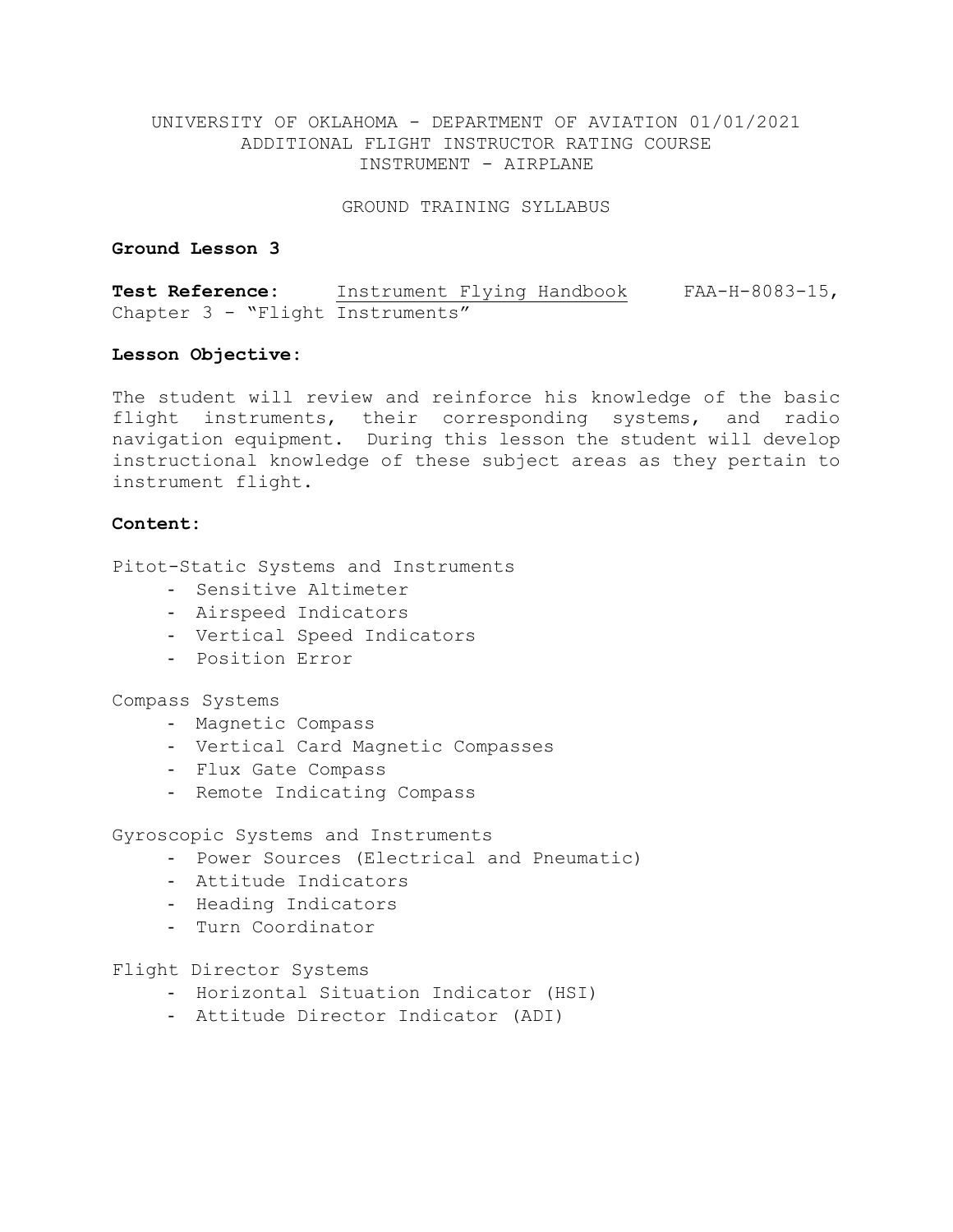### **Ground Lesson 3 (Continued)**

Instrument System Preflight Procedures

- Before Engine Start
- After Engine Start
- Taxiing and Takeoff
- Engine Shutdown

### **Completion Standards:**

The student will demonstrate through oral discussion, practical demonstration, or quizzing the knowledge and understanding required to effectively teach basic flight instruments.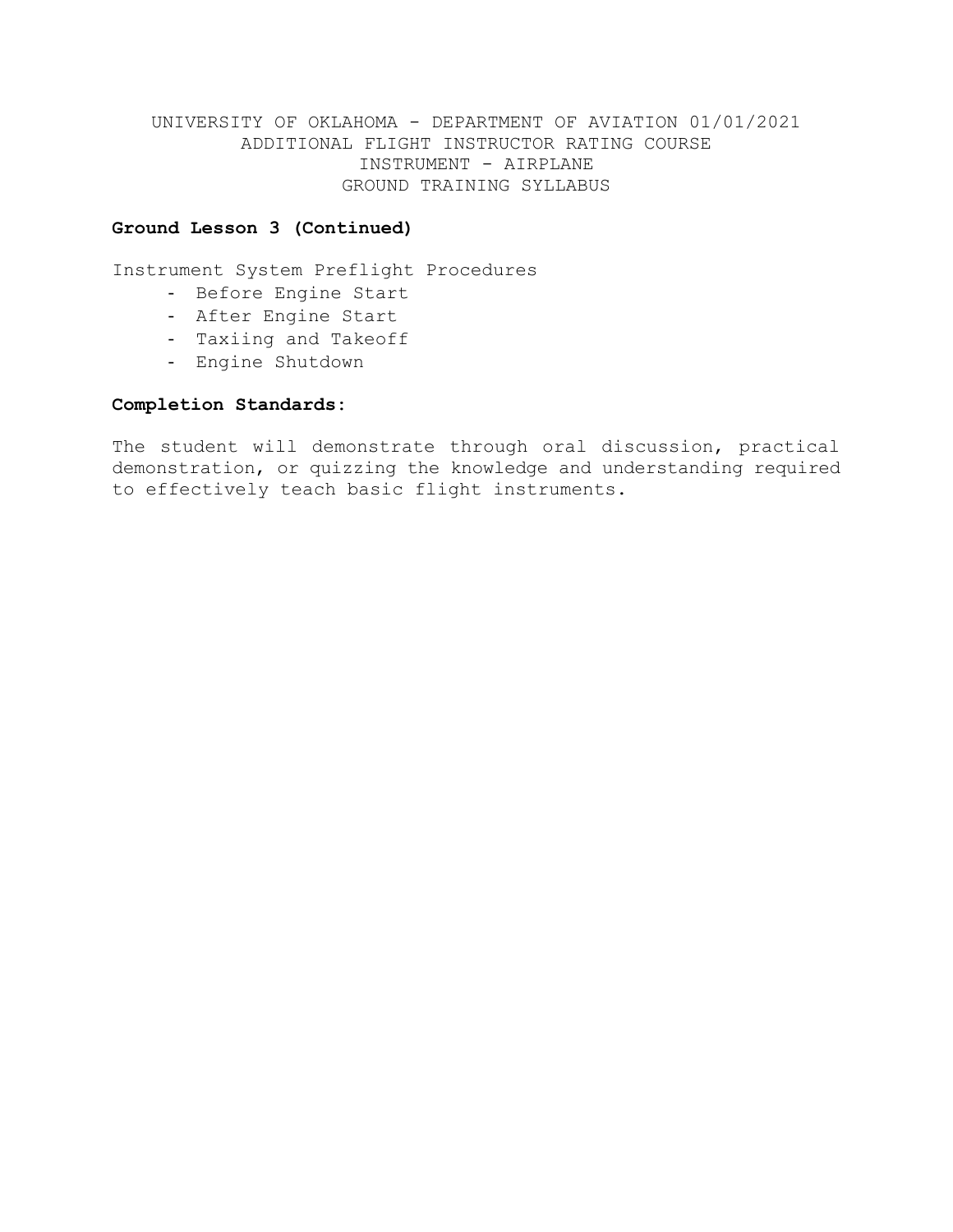### **Ground Lesson 4**

**Text Reference:** Instrument Flying Handbook – FAA-H-8083-15, Chapter 1 "Human Factors", Chapter 4 "Airplane Attitude Instrument Flying," Chapter 5 "Airplane Basic Flight Maneuvers"

### **Lesson Objective:**

The student will review aviation physiology related to instrument flight, and different teaching methods used for instructing in the control of an aircraft by flight instruments and will develop instructional knowledge of these subject areas.

### **Content:**

Human Factors

- Sensory Systems for Orientation
- Illusions Leading to Spatial Disorientation
- Demonstrating and Coping with Spatial Disorientation
- Optical Illusions
- How to Prevent Landing Errors Due to Visual Illusions
- Vision Under Dim and Bright Illumination
- Physiological and Psychological Factors
- Medical Factors
- Aeronautical Decision Making

Airplane Attitude and Instrument Flying

- Fundamental Skills
- Control and Performance Method
- Primary and Supporting Method

Airplane Basic Flight Maneuvers

- Straight and Level Flight
- Turns
- Approach to Stall
- Unusual Attitudes and Recoveries
- Instrument Takeoff
- Basic Instrument Flight Patterns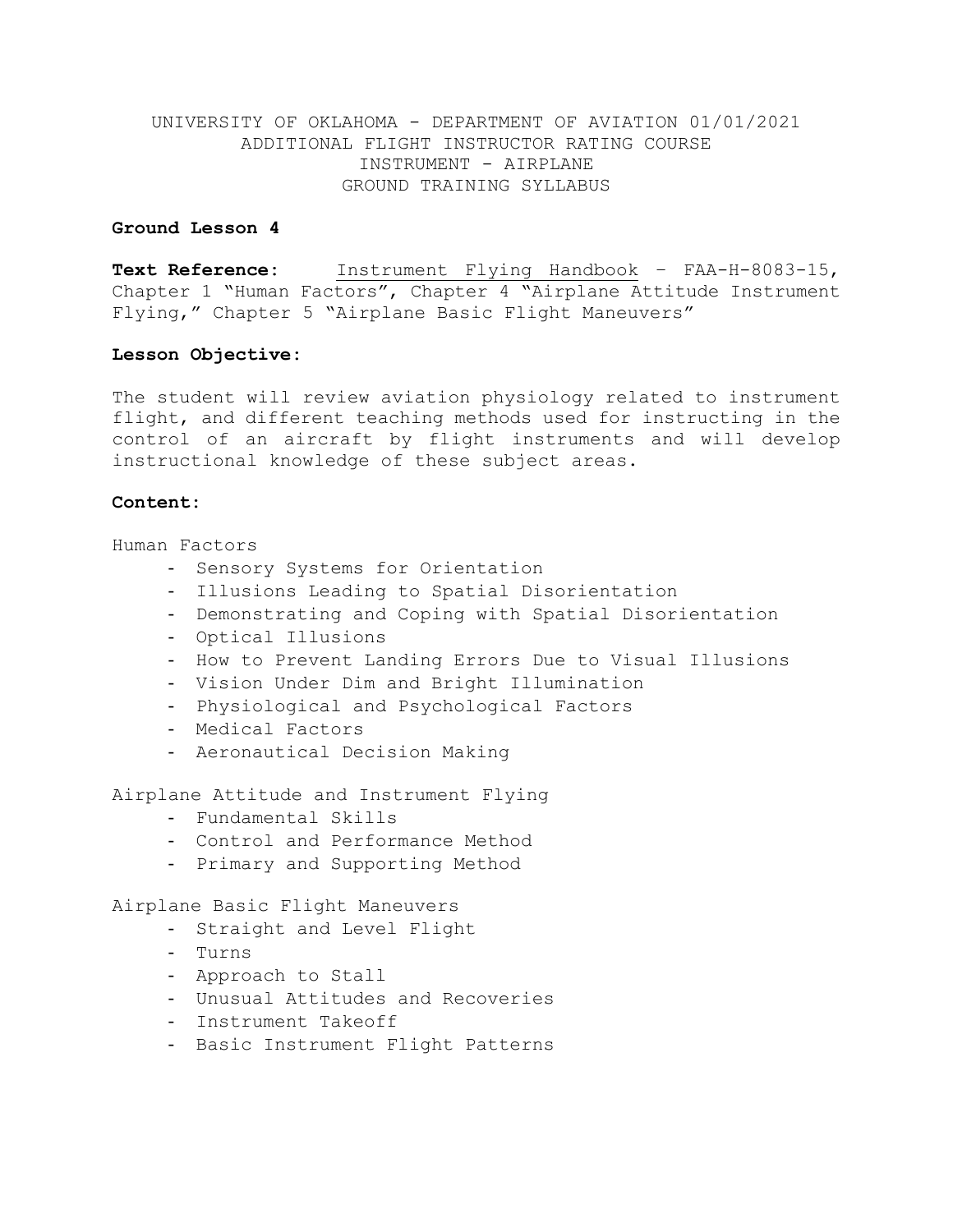### **Ground Lesson 4 (Continued)**

# **Completions Standards:**

The student will demonstrate through discussion and oral quizzing the knowledge and understanding necessary to effectively teach human factors related to instrument flying, airplane attitude and instrument flying and basic flight maneuvers.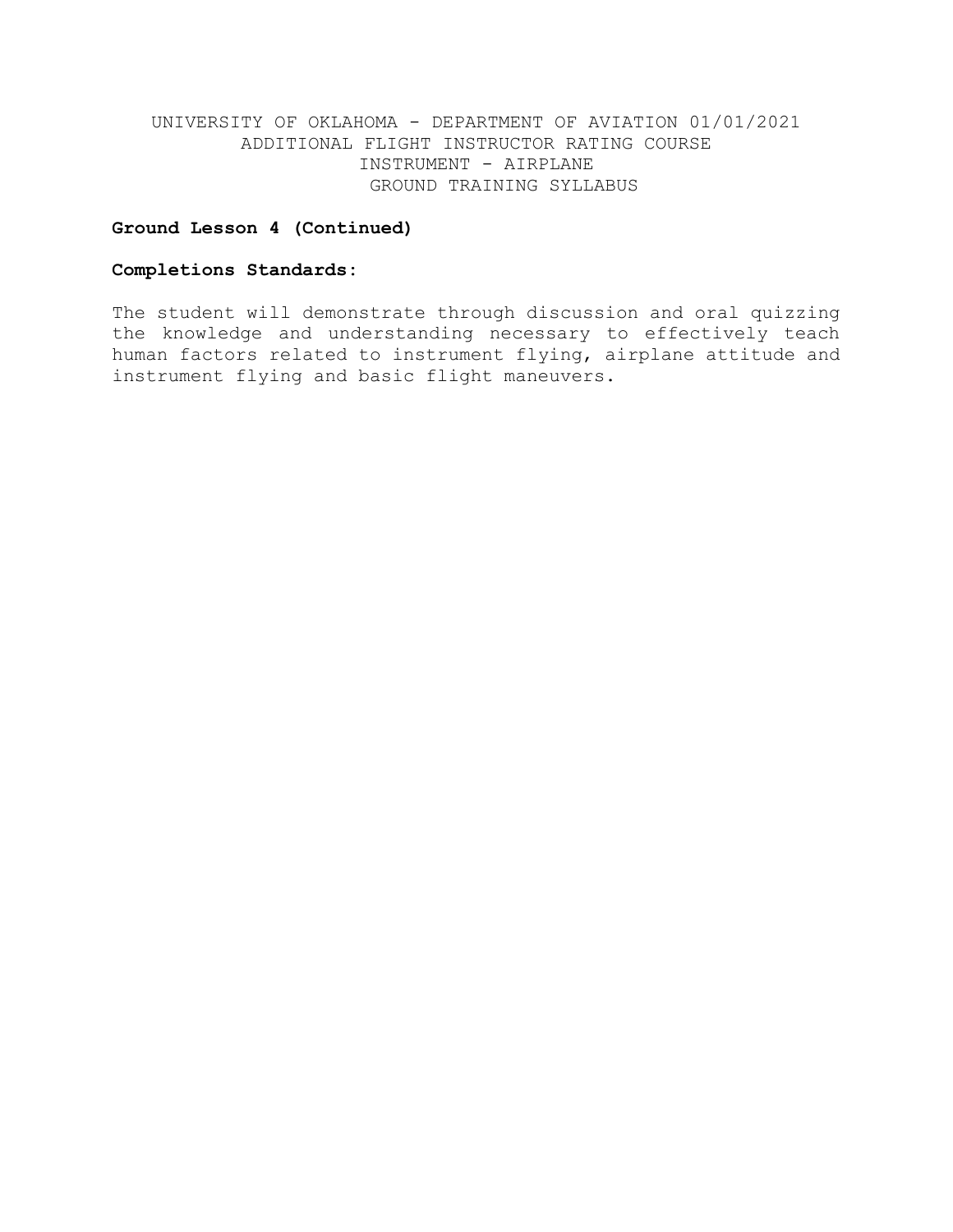### **Ground Lesson 5**

**Text Reference:** Instrument Flying Handbook – FAA-H-8083-15, Chapter 7, "Navigation Systems"

# **Lesson Objective:**

The student will review and develop instructional knowledge of radio navigation systems and procedures for their use in instrument flight conditions.

### **Content:**

Basic Radio Principles

Non-Directional Radio Beacon (NDB)

- NDB and ADF Components
- Function of ADF
- Operational Errors of ADF

Very-High Frequency Omnidirectional Range (VOR)

- VOR Components
- Function of VOR
- Operational Errors of VOR
- VOR Receiver Accuracy Check

Distance Measuring Equipment

- DME Components
- Function of DME
- DME Errors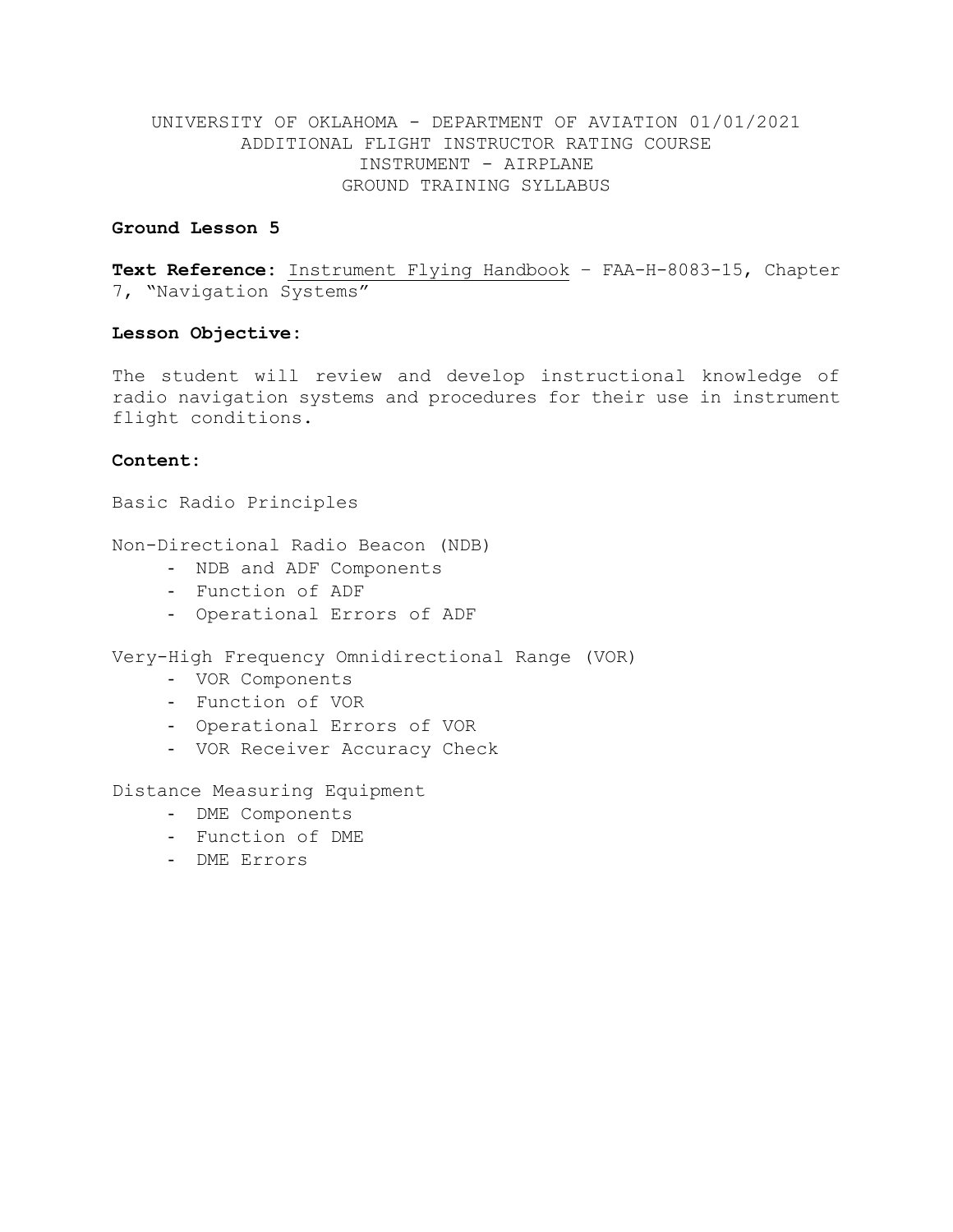### **Ground Lesson 5 (Continued)**

Area Navigation (RNAV) – Global Positioning System (GPS)

- GPS Components
- Function of GPS
- GPS Substitution
- IFR Flight Using GPS
- GPS Instrument Approaches
- GPS Errors
- Wide and Local Area Augmentations Systems (WASS/LAAS)

Instrument Approach Systems

- ILS (Components, Function, Errors)
- Simplified Directional Facility (SDF)
- Localizer Type Directional Aid (LDA

Flight Management Systems (FMS)

Radar Navigation (Ground Based)

- Functions of Radar Navigation
- Airport Surface Detection Equipment
- Radar Limitations

### **Completion Standards:**

The student will demonstrate through oral discussion, practical demonstration, or quizzing the knowledge and understanding required to effectively teach radio navigation equipment and procedures as they pertain to instrument flight.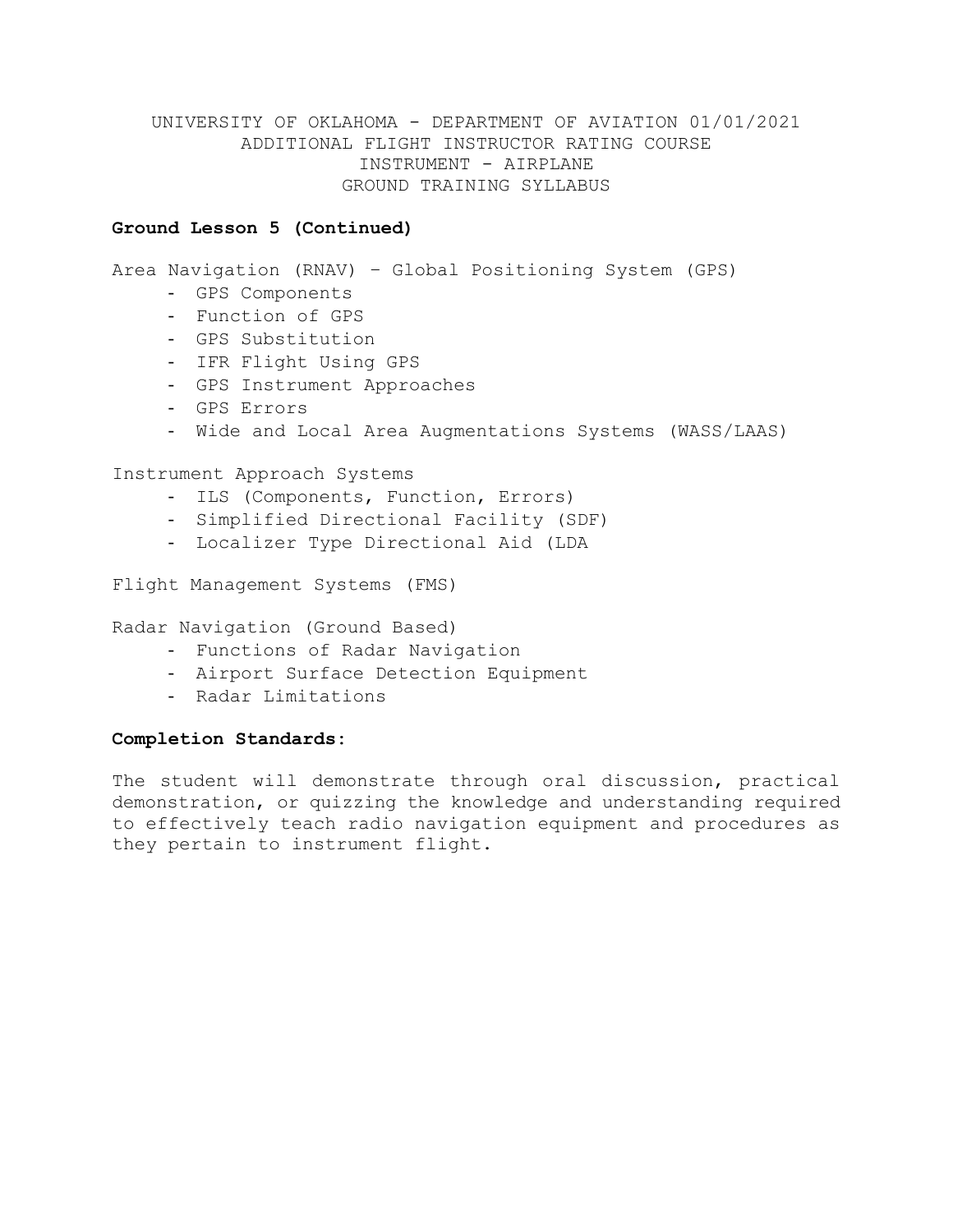### **Ground Lesson 6**

**Text Reference:** Instrument Flying Handbook – FAA-H-8083-15, Chapter 8, "The National Airspace System," NOS Enroute and Terminal Procedures Charts, Jeppeson Airway Manual

### **Lesson Objective:**

The student will review and develop instructional knowledge of IFR Enroute Charts, Terminal Procedures Publications and Instrument Approach Procedures.

# **Content:**

IFR Enroute Charts

- Airport Information
- Charted IFR Altitudes
- Navigation Features

# U.S. Terminal Procedures Publications

- Departure Procedures (DPs)
- Standard Terminal Arrival Procedures (STARSs)

Instrument Approach Procedures Charts (IAPs)

### **Completion Standards:**

The student will demonstrate through oral discussion, practical demonstration, or quizzing the knowledge and understanding required to effectively teach NOS and Jeppeson Enroute and Terminal Procedures Charts.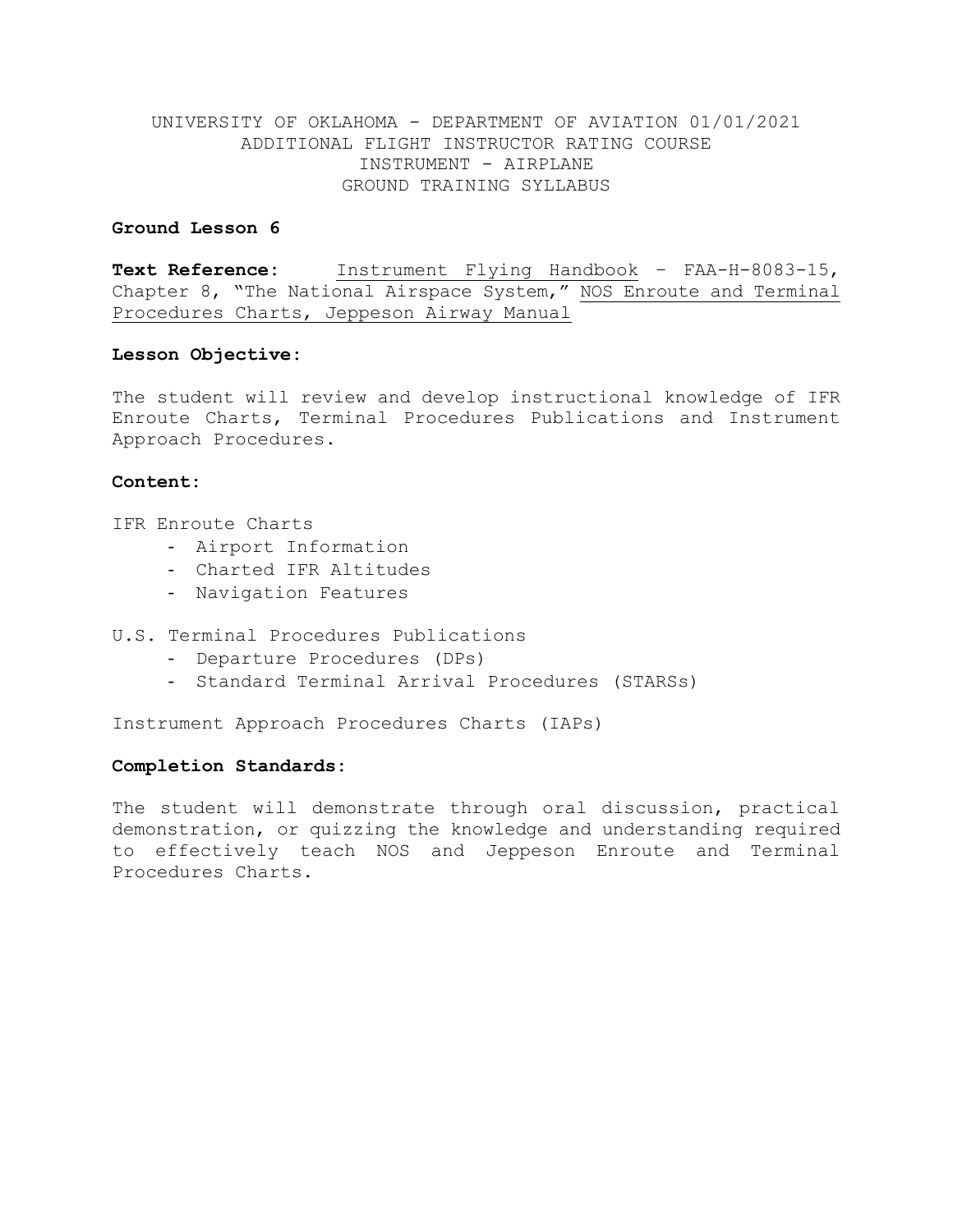### **Ground Lesson 7**

**Text Reference:** Instrument Flying Handbook – FAA-H-8083-15, Chapter 9, "The Air Traffic Control System"

### **Lesson Objective:**

The student will review air traffic control and ATC operations and procedures as they apply to IFR flight and develop instructional knowledge of these subject areas.

### **Content:**

Communication/Equipment

- Navigation/Communication (NAV/COM)
- Radar and Transponders

Communication Procedures

Communication Facilities

- Automated Flight Service Stations (AFSS)
- Air Traffic Control Towers
- Terminal Radar Approach Control (TRACON)
- Tower En Route Control (TEC)
- Air Route Traffic Control Centers (ARTCC)
- Center Approach/Departure Control

Control Sequence

### **Completion Standards:**

The student will demonstrate through oral discussion, practical demonstration, or quizzing the knowledge and understanding required to effectively teach air traffic control and ATC operations and procedures as they apply to IFR operations.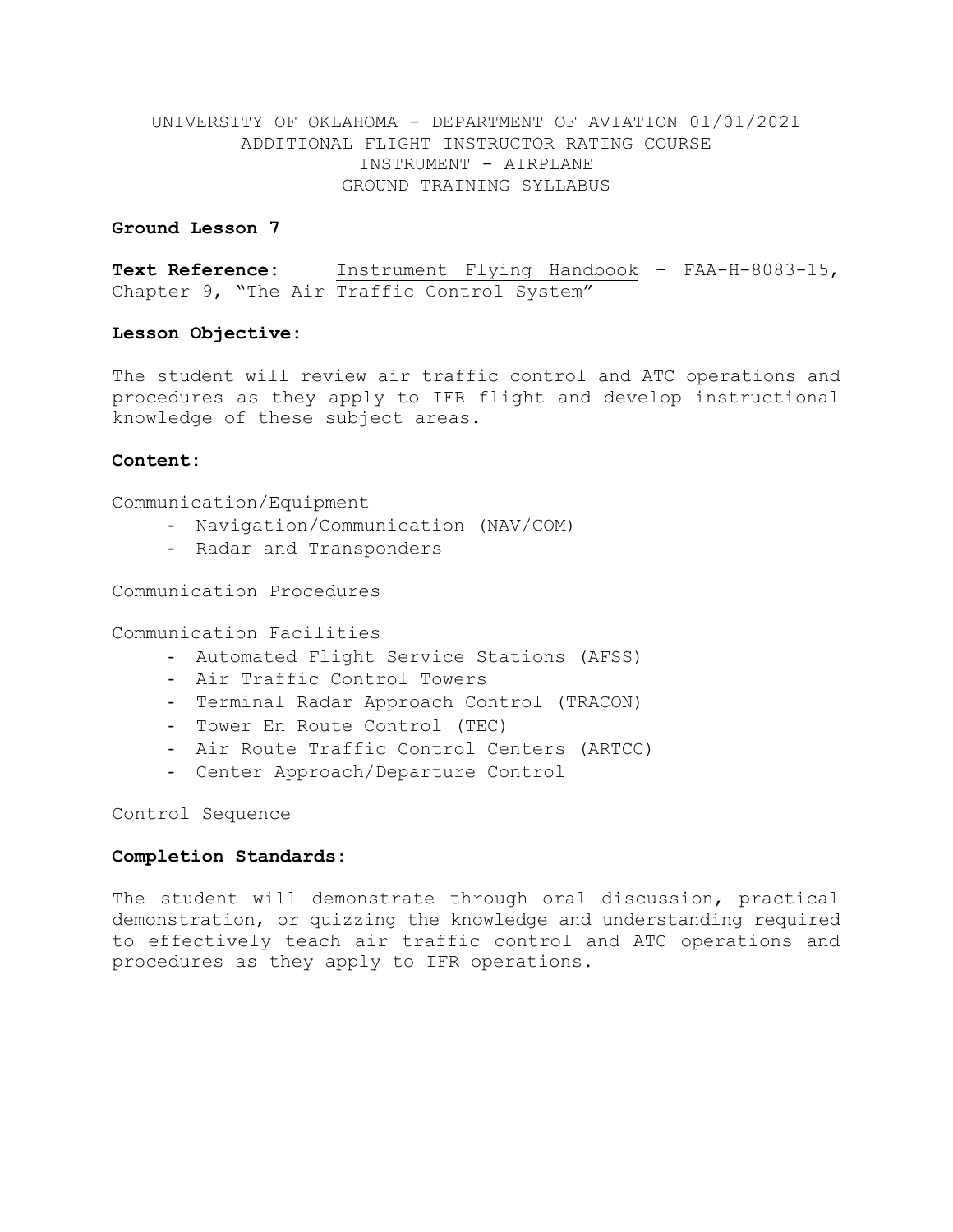### **Ground Lesson 8**

**Text Reference:** Instrument Flying Handbook – FAA-H-8083-15, Chapter 10, "IFR Flight," Aeronautical Information Manual, Chapter 7, Section 1, "Meteorology"

### **Lesson Objective:**

The student will review and develop instructional knowledge in the procurement and use of aviation weather reports and forecasts and elements of weather forecasting based upon received data and personal observation. The student will also demonstrate how to obtain weather information via DUATS, Internet and local WSI terminal.

### **Content:**

FAA Weather Services

- AFSS
- Direct User Access Terminal System (DUATS)
- Inflight Weather Information (AFSS, EFAS, HIWAS, CWA, FISDL)
- ATC Inflight Weather Avoidance Assistance

Non-FAA Weather Services

- Internet
- Contract Services in FBO's WSI, DTN

Weather Products

- Text Products (METAR, TAF, FA, Sigment, Airmet, Winds Aloft)
- Graphics Products (Low-Level Significant Weather Prognosis, Weather Depiction, Surface Analysis, Convective Outlook)
- Radar (Summary and Animation)
- Satellite (Visual and Infrared)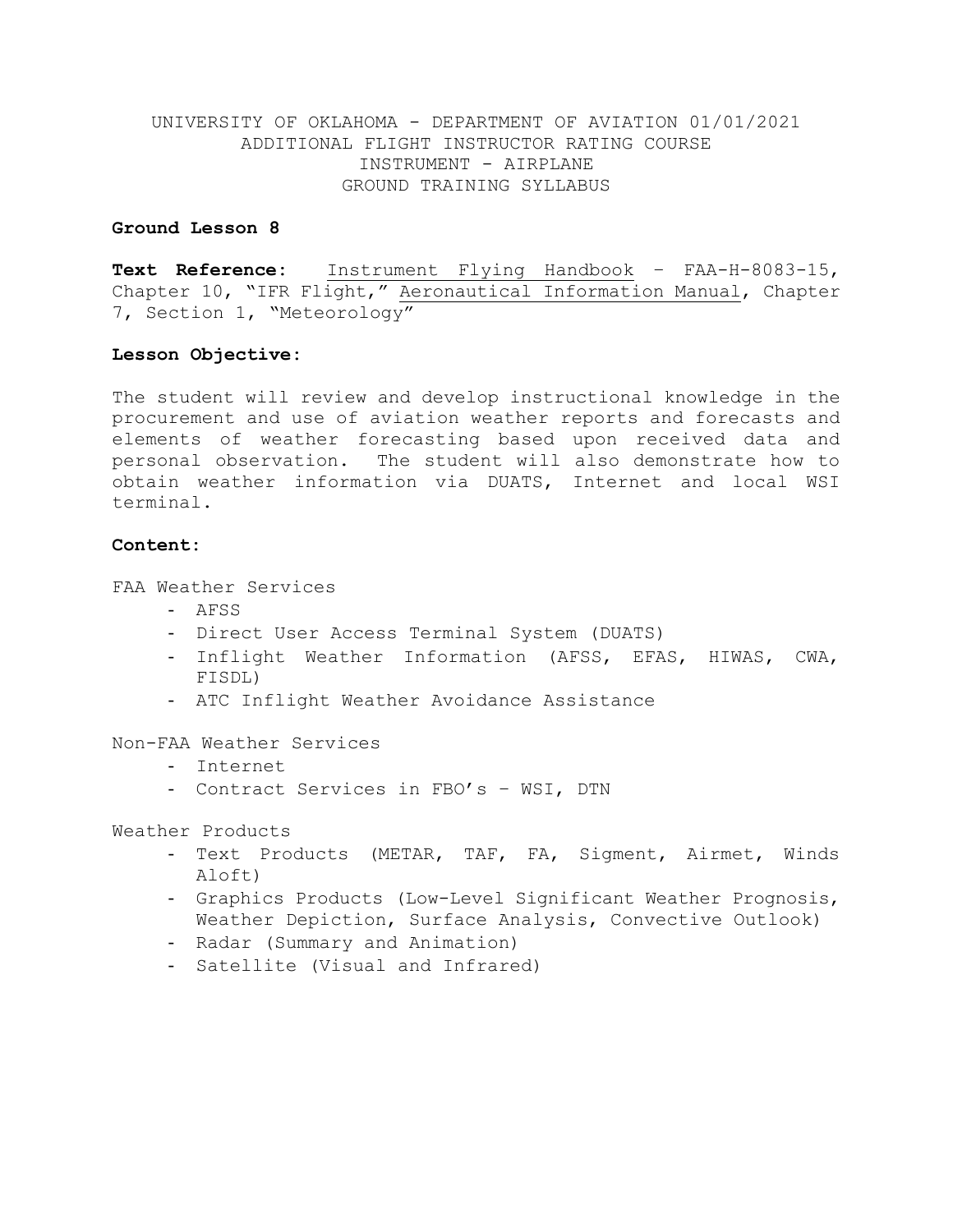### GROUND TRAINING SYLLABUS

# **Ground Lesson 8 (Continued)**

Weather Hazards

- Turbulence
- Structural Icing
- Fog
- Volcanic Ash
- Thunderstorms
- Wind Shear

# **Completion Standards:**

The student will demonstrate through oral discussion, practical demonstration, or quizzing the knowledge and understanding required to effectively teach aviation weather and weather services as they apply to IFR flight.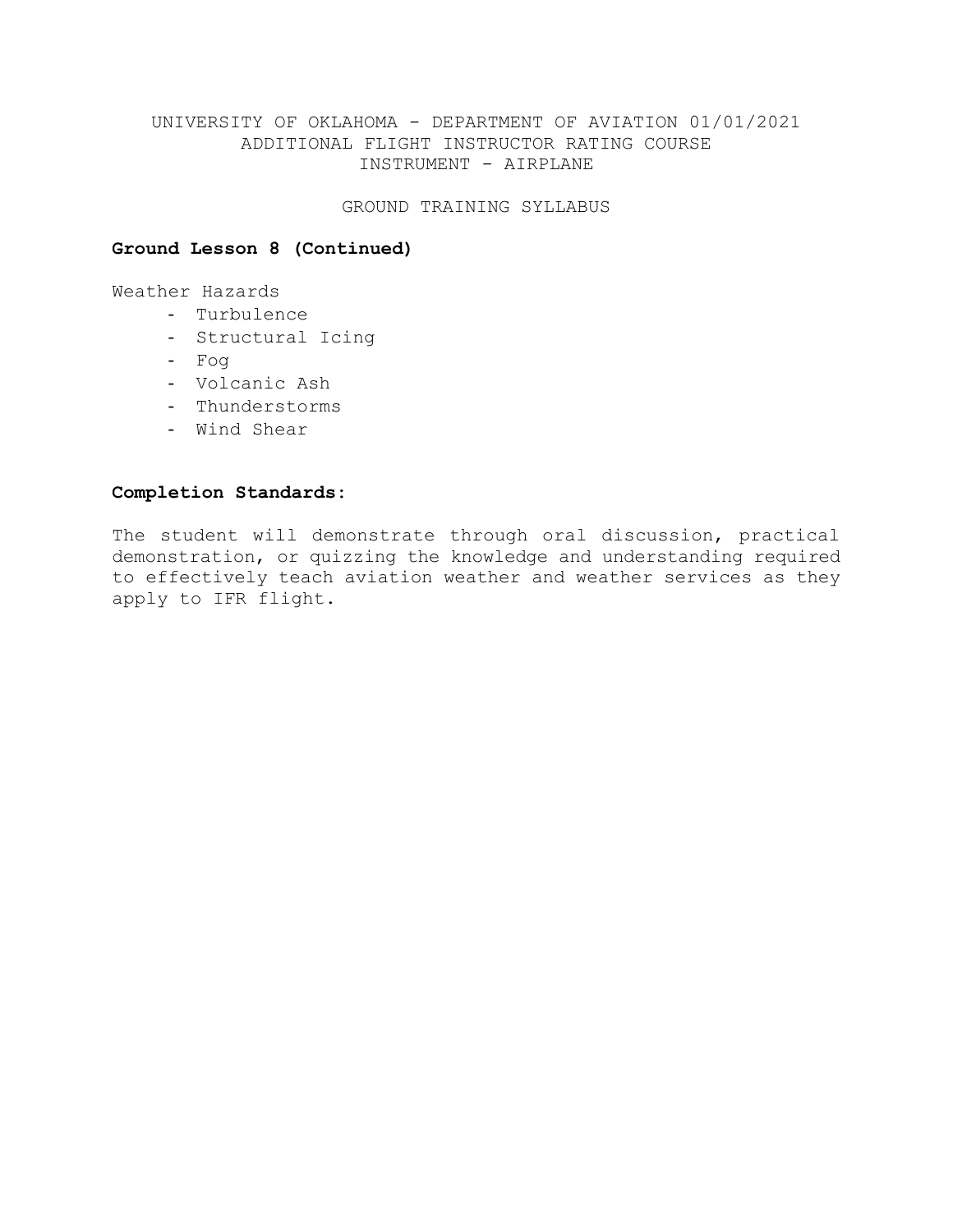#### **Ground Lesson 9**

**Text Reference:** Instrument Flying Handbook – FAA-H-8083-15, Chapter 10, "IFR Flight," 14 CFR, Sections 61 and 91

### **Lesson Objective:**

The student will review and develop instructional knowledge of IFR recency requirements, IFR flight rules and conducting an IFR flight. As preparation for this lesson the student will plan an IFR cross country flight for use as a teaching aid in covering the content of this lesson.

### **Content:**

Recent Instrument Experience(61.57(c))

Instrument Flight Rules (91.167 through 91.189)

- Fuel Requirements
- IFR Flight Plan
- VOR Equipment Checks
- ATC Clearance
- Takeoff and Landing Under IFR
- Minimum Altitudes for IFR Operations
- Course to Be Flown
- IFR Radio Communications
- Category II and III Operations

Conducting an IFR Flight

- IFR Flight Plan
- Clearances
- Departure Procedures
- En Route Procedures
- Holding Procedures
- Approaches

### **Completion Standards:**

The student will demonstrate through oral discussion, practical demonstration, or quizzing the knowledge and understanding required to effectively teach how to flight plan and conduct an IFR flight.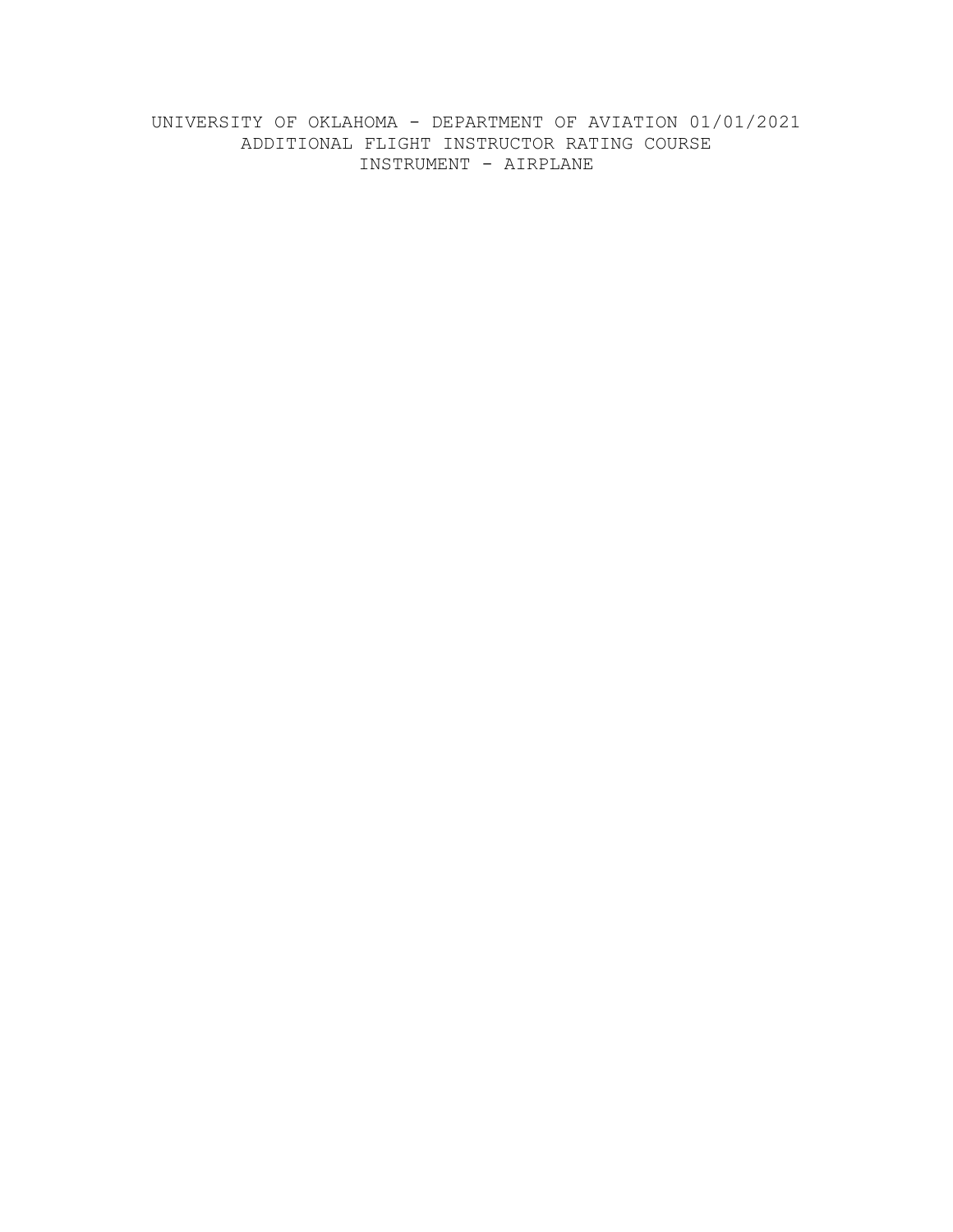GROUND TRAINING SYLLABUS

# **Ground Lesson 10**

**Text Reference:** Instrument Flying Handbook – FAA-H-8083-15, Chapter 11 "Emergency Procedures" 14 CFR, Section 91

### **Lesson Objective:**

The student will review and develop instructional knowledge of emergencies related to IFR flight and actions to be taken.

### **Content:**

Instrument Flight Rules (91.185 and 91.187)

- Two-way Radio Communications Failure
- Malfunction Reports

Emergency Operations

- Unforecast Adverse Weather
- Aircraft System Malfunctions
- Communication/Navigation Systems Malfunction
- Loss of Situational Awareness

### **Completion Standards:**

The student will demonstrate through oral discussion, practical demonstration, or quizzing the knowledge and understanding required to teach emergencies that may be encountered in IFR flight and actions to be taken to resolve these emergencies.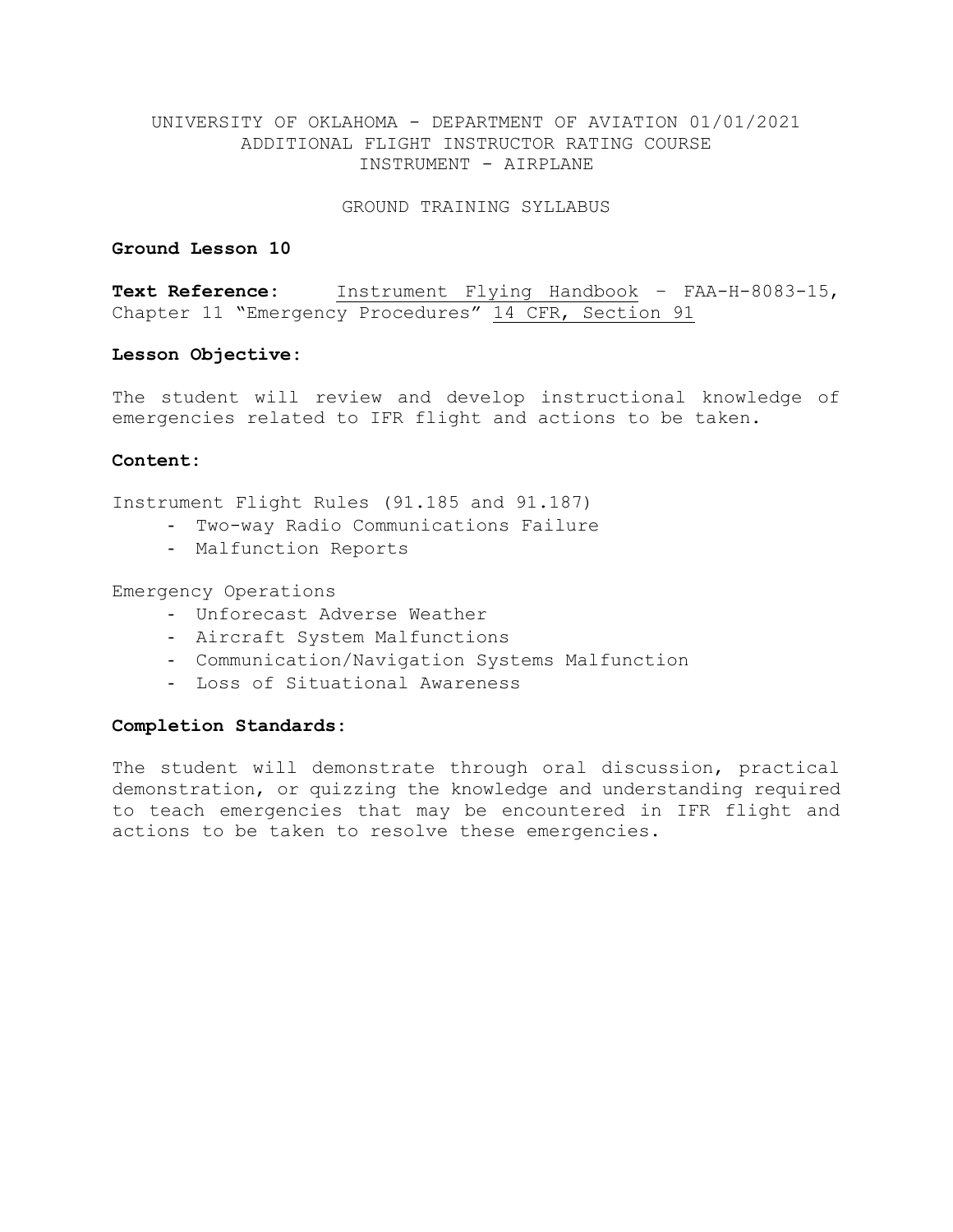GROUND TRAINING SYLLABUS

# **Ground Lesson 11**

### **Lesson Objective:**

The exam administered during this lesson evaluates the student's comprehension of the aeronautical knowledge requirements for the instrument rating and instrument flight instructor certificate in preparation for the Flight Instructor - Instrument written exam.

### **Content:**

Final Exam

# **Completion Standards:**

This lesson is complete when the student has completed the exam with a minimum passing score of 70%, and the instructor has reviewed each incorrect response to ensure complete understanding.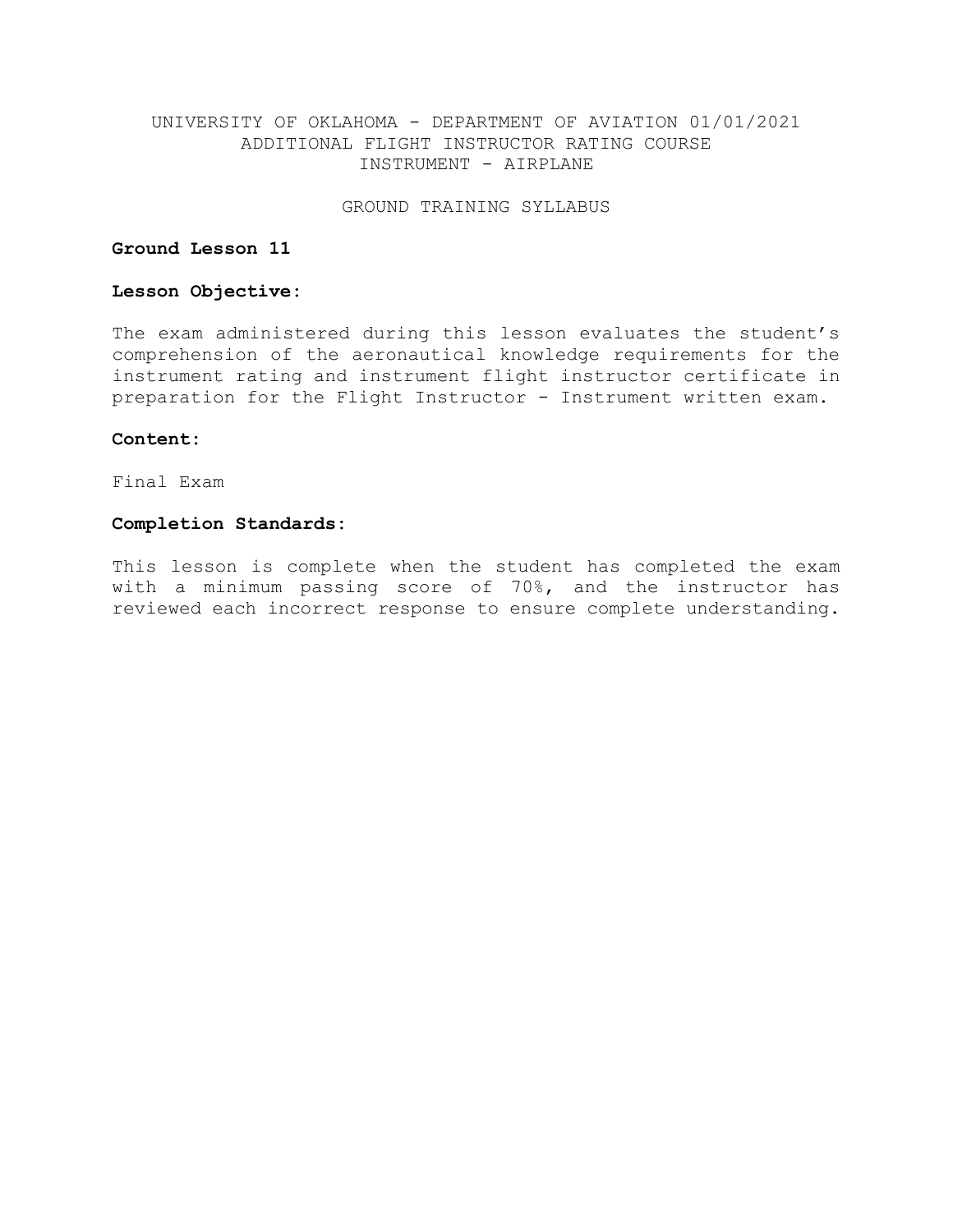### FLIGHT TRAINING SYLLABUS

#### **OBJECTIVE**

During this course of training, the student will review and gain instructional knowledge of the flight maneuvers and training required for the Instrument Flight Instructor rating. This will include, but not be limited to the following subjects: control and accurate maneuvering by reference to instruments, IFR navigation, instrument approaches, IFR cross-country flight procedures, and simulated emergencies while in IFR conditions. To ensure the student acquires the ability to fly the airplane in instrument conditions from the right seat, all flight maneuvers will be conducted in actual or simulated instrument conditions.

# **COMPLETION STANDARD**

This course will be complete when the student has gained the instructional skill and knowledge required to act as an Instrument Flight Instructor and successfully completed the final stage check.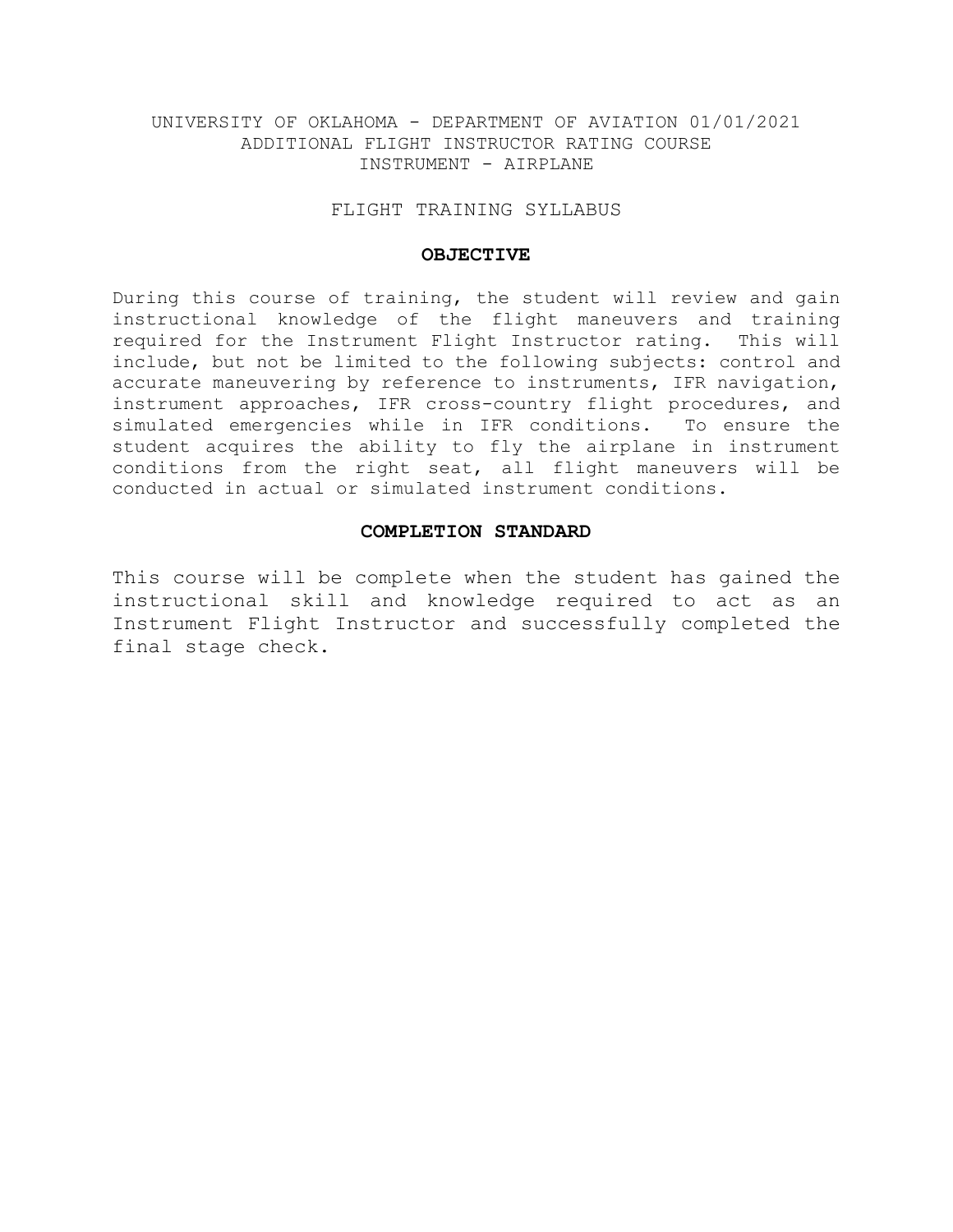FLIGHT TRAINING SYLLABUS

## **LESSON TIME ALLOCATION**

| Lesson         |           |   |  |  |  |  |  |   | Dual                      | IDL            |                      |           |  |           |                |
|----------------|-----------|---|--|--|--|--|--|---|---------------------------|----------------|----------------------|-----------|--|-----------|----------------|
| 1              |           |   |  |  |  |  |  | 1 | $\overline{a}$            | $\circ$        |                      |           |  |           | $\cdot$ 7<br>0 |
| 2              |           |   |  |  |  |  |  |   | 1<br>$\ddot{\phantom{a}}$ | 0              |                      |           |  |           | 0<br>$\cdot$ 7 |
| 3              |           |   |  |  |  |  |  |   |                           | 1.0            | $\bullet$            |           |  | $\bullet$ | $\cdot$ 7<br>0 |
| $\overline{4}$ | $\bullet$ |   |  |  |  |  |  |   |                           | 1.0            | $\bullet$            |           |  |           | 0.7            |
| 5              |           | ٠ |  |  |  |  |  |   |                           | 1.0            | ٠                    |           |  |           | $\cdot$ 7<br>0 |
| 6              |           |   |  |  |  |  |  |   |                           | 1.0            |                      |           |  |           | 0.7            |
| 7              |           |   |  |  |  |  |  |   | 1<br>$\ddot{\phantom{a}}$ | $\overline{0}$ |                      |           |  |           | $\cdot$ 7<br>0 |
| $8$ .          |           |   |  |  |  |  |  |   |                           | 1.0            |                      |           |  |           | $\cdot$ 7<br>0 |
| 9.             |           |   |  |  |  |  |  |   |                           | 1.0            | $\ddot{\phantom{0}}$ | $\bullet$ |  |           | 0.7            |
| 10.            |           |   |  |  |  |  |  |   | 1<br>$\ddot{\phantom{a}}$ | 0              |                      |           |  |           | 0.7            |
| 11.            |           |   |  |  |  |  |  |   | 1.                        | 0              |                      |           |  |           | 0.7            |
| 12.            |           |   |  |  |  |  |  |   |                           | 1.0            |                      |           |  |           | $\cdot$ 7<br>0 |
| 13.            |           |   |  |  |  |  |  |   | 1                         | $\cdot$ 0      |                      |           |  |           | $\cdot$ 7<br>0 |
| 14.            |           |   |  |  |  |  |  |   |                           | 1.0            |                      |           |  |           | $\cdot$ 7<br>0 |
| 15.            |           |   |  |  |  |  |  |   | 1                         | $\cdot$ 0      |                      |           |  |           | $\cdot$ 7<br>0 |

TOTAL 15.0 Hours 10.5 Hours

**Dual = dual instruction in a PA28-161 IDL = Instrument dual in a PA28-161.**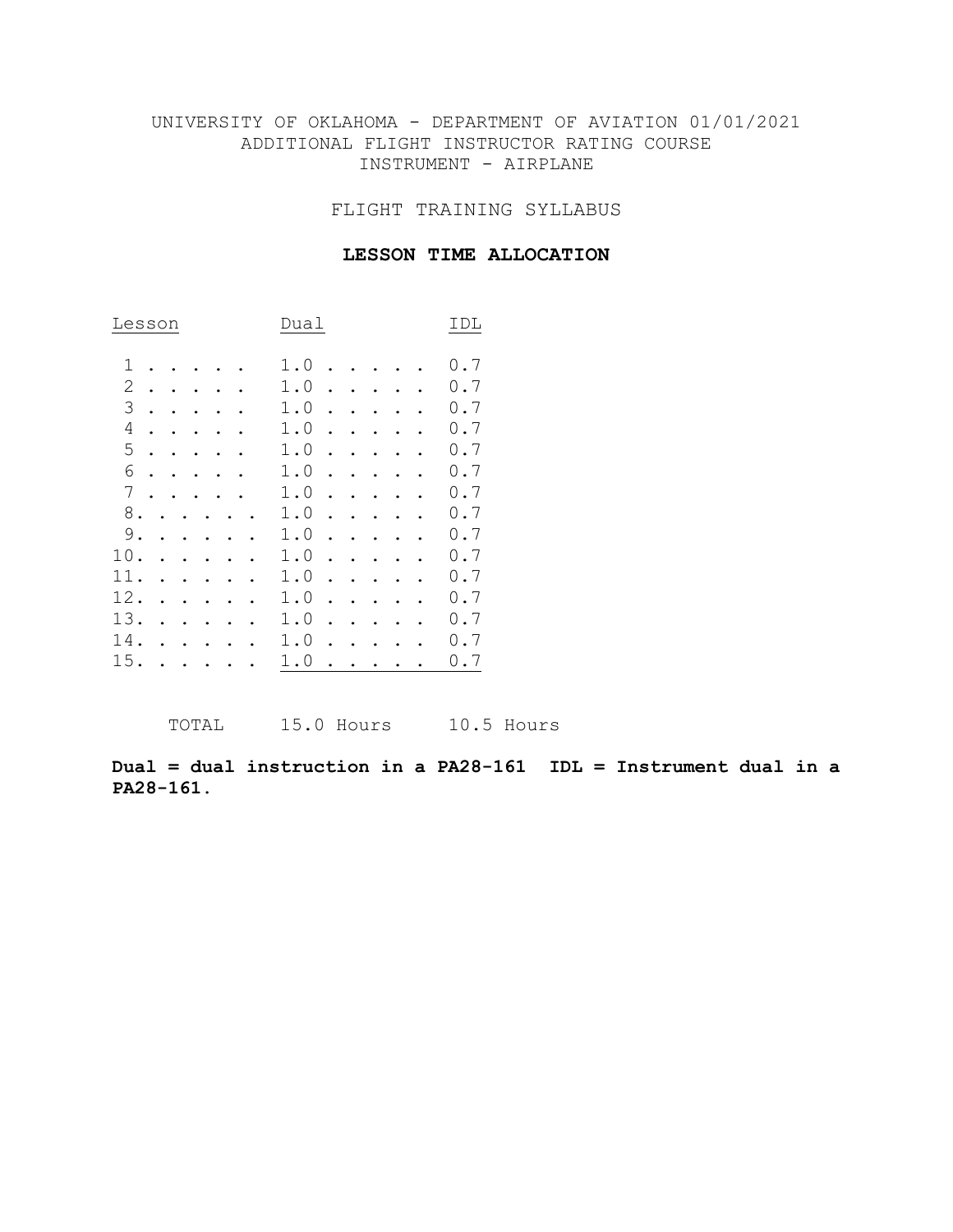FLIGHT TRAINING SYLLABUS

### **Flight Lesson 1**

### **Lesson Objective:**

During this lesson, the student will be re-introduced to IFR preflight procedures, attitude instrument flying, and controlled performance attitude instrument flight maneuvers in both full and partial panel situations from the flight instructor's position.

### **Content:**

Preflight

- Pilot Requirements
- Aircraft Inspections
- Required Equipment
- Use of Checklists
- Preflight Instrument Check

# Full and Partial Panel Instrument

- Straight and Level
- Constant Speed Climbs and Descents
- Constant Rate Climbs and Descents
- Standard Rate Turns
- Climbing and Descending Turns
- Medium and Steep Banked Turns
- Flight at Critically Slow Airspeeds
- Imminent Stall Recognition and Recovery Power On/Off
- Changes of Airspeed
- Timed Turns
- Compass Turns
- Turn Coordinator Calibration
- Unusual Attitude Recognition and Recovery
- Spatial Disorientation
- Vertical S's
- Patterns "A" and "B"

Post Flight Procedures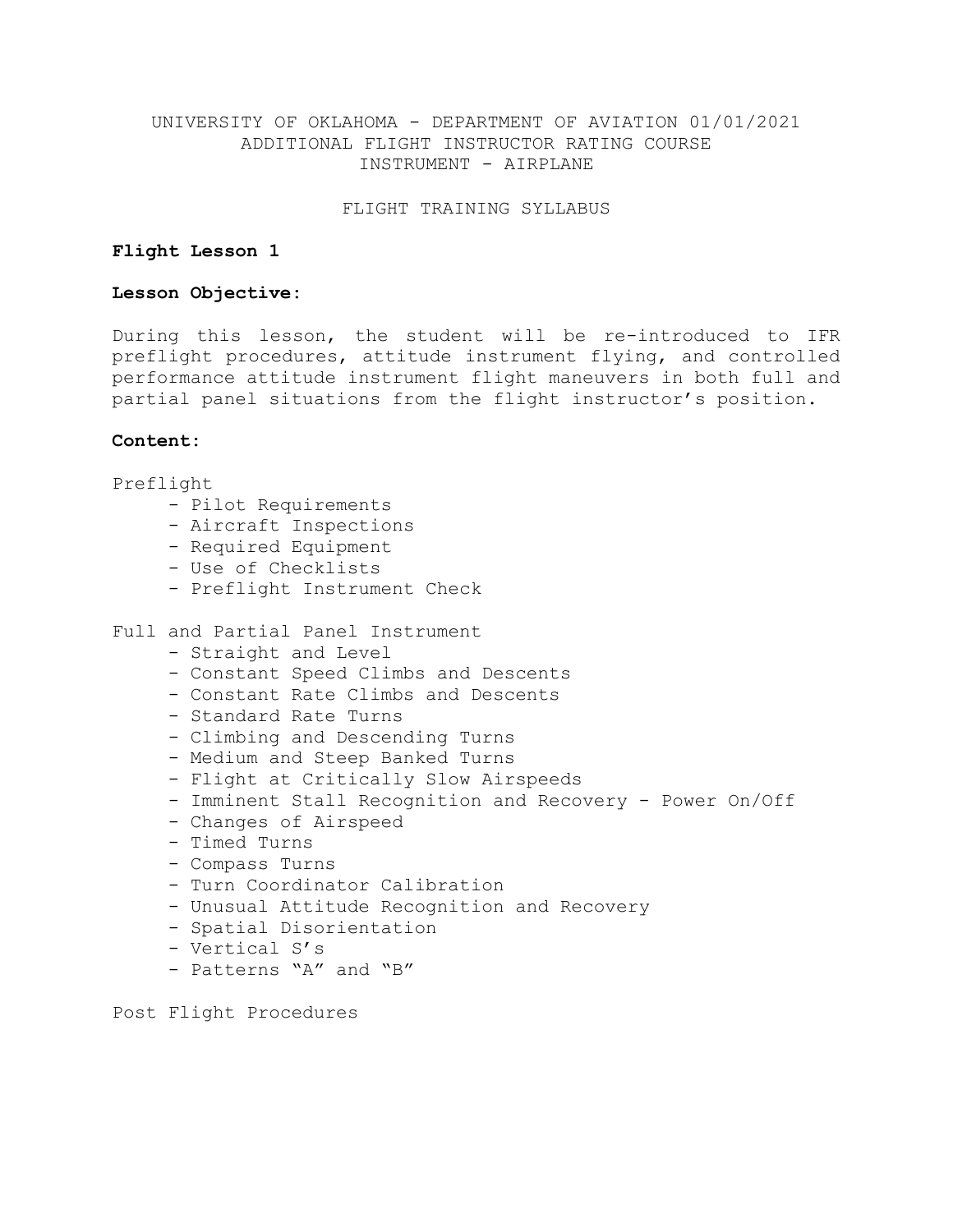# **Flight Lesson 1 (Continued)**

### **Completion Standards:**

This lesson will be complete when the student has demonstrated knowledge and understanding of IFR preflight procedures, attitude flight maneuvers, and controlled performance attitude instrument flight maneuvers. During the flight, the student should demonstrate mastery of the aircraft, at or near the standards prescribed by the Instrument Rating Practical Test Standards, so that at no time is the successful outcome of a maneuver seriously in doubt.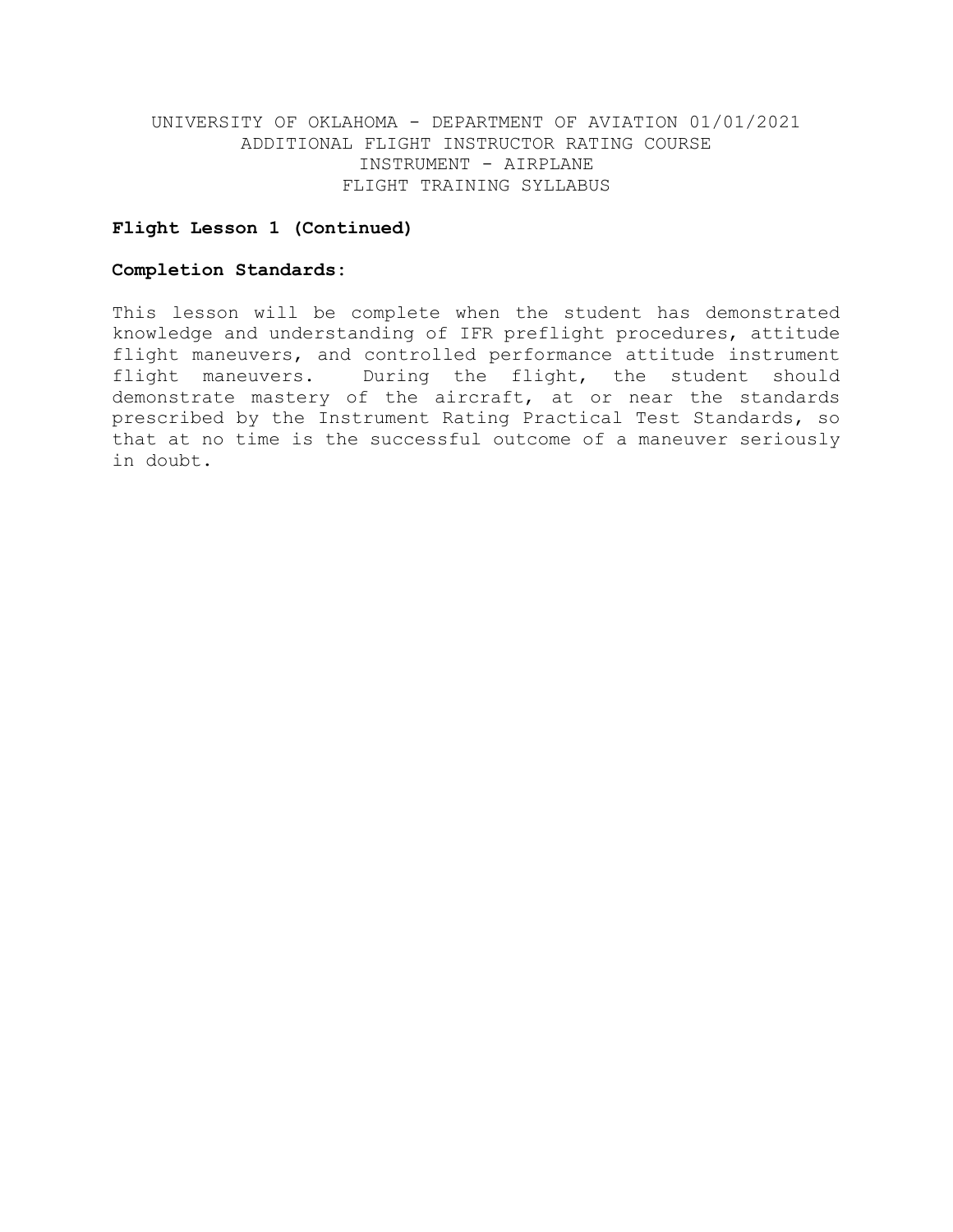### **Flight Lesson 2**

### **Lesson Objective:**

During this lesson, the student will be re-introduced to tracking and intercept procedures and DME Arc procedures. All these maneuvers will be flown from the flight instructor's position.

### **Content:**

#### **Lesson Introduction**

- VOR Orientation
- VOR Radial Intercepts and Tracking
- DME Arc Intercepts
- DME Arc Tracking

#### **Completion Standards:**

This lesson will be complete when the student has demonstrated knowledge and understanding of VOR navigation procedures and DME Arc procedures. During the flight, the student should demonstrate mastery of the aircraft at or near the standards prescribed by the Instrument Rating Practical Test Standards, so that at no time is the successful outcome of a maneuver ever seriously in doubt.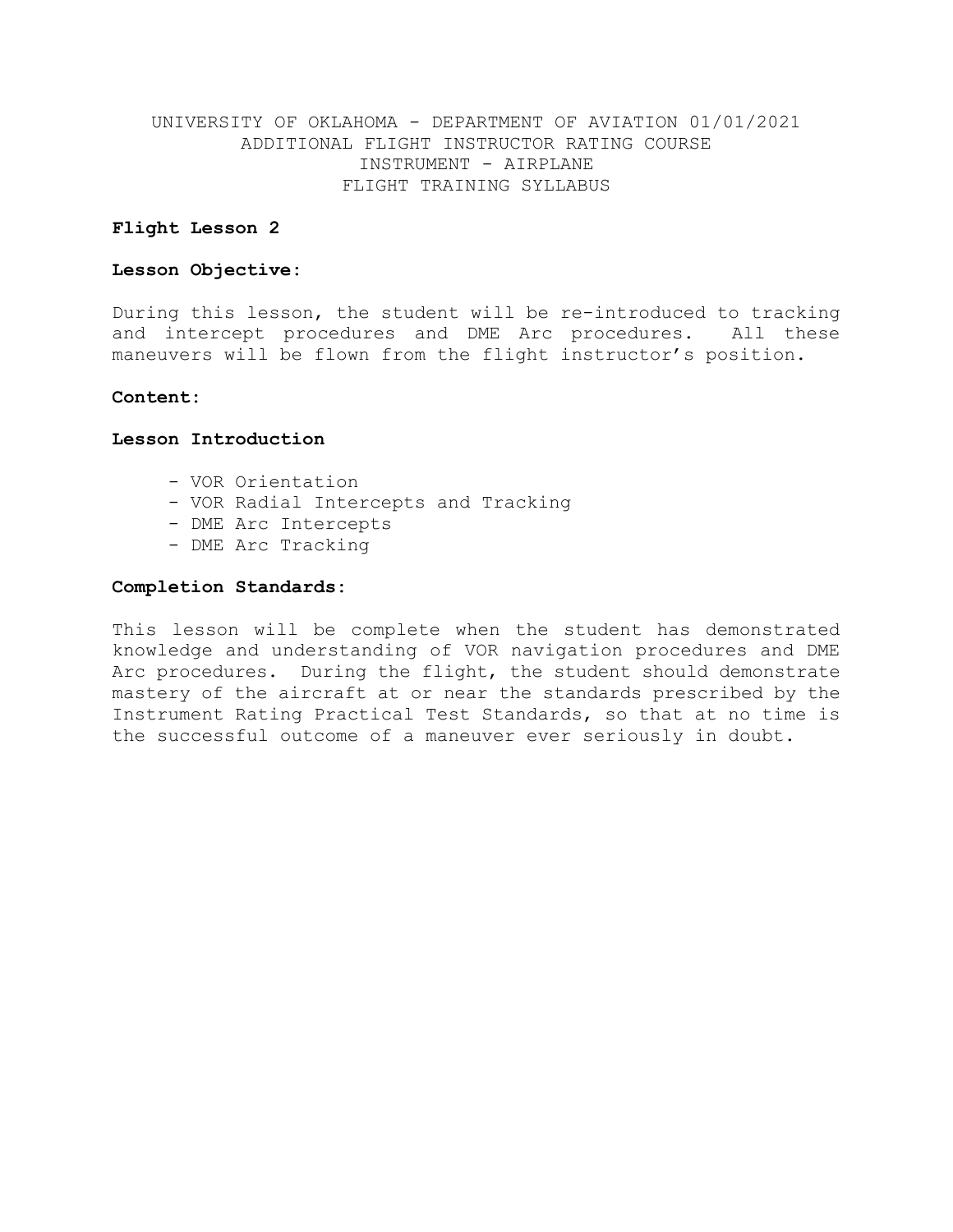### **Flight Lesson 3**

### **Lesson Objective:**

During this lesson, the student will review VOR orientation, tracking and intercept procedures from the previous lesson. The student will also be re-introduced to VOR/DME, VOR intersection holding and localizer procedures while flying from the instructor's position in the aircraft.

### **Content:**

# **Lesson Review (As selected by the Instructor)**

- VOR Orientation
- VOR Radial Intercepts and Tracking

### **Lesson Introduction**

- VOR/DME Holding
- Intersection Holding
- Localizer Holding

#### **Completion Standards:**

This lesson will be complete when the student has demonstrated knowledge and understanding of the various holding pattern procedures. During the flight, the student should demonstrate mastery of the aircraft at or near the standards prescribed by the Instrument Rating Practical Test Standards, so that at no time is the successful outcome of a maneuver ever seriously in doubt.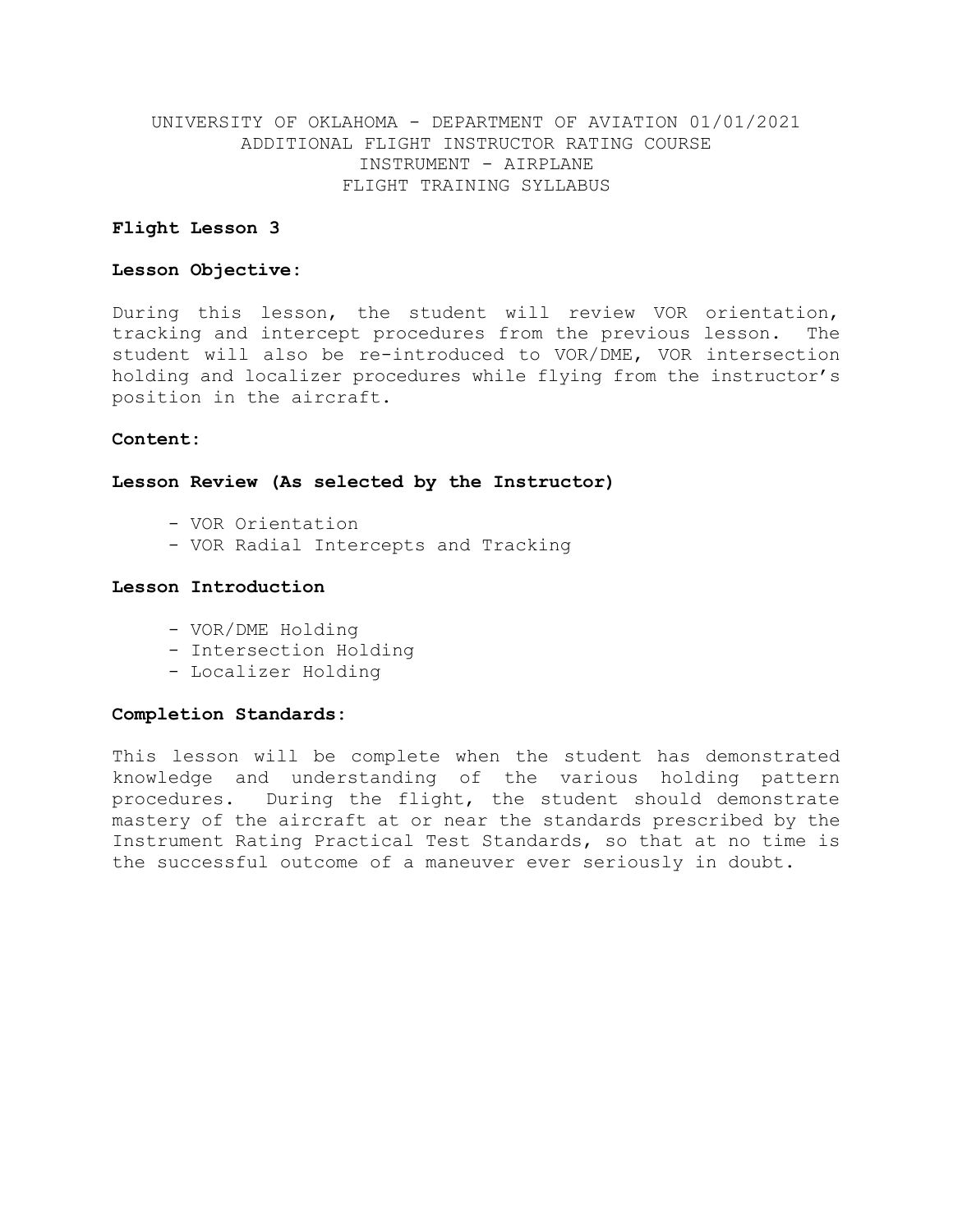# **Flight Lesson 4**

### **Lesson Objective:**

The student will review selected holding pattern procedures and be re-introduced to VOR approach procedures and GPS while flying the aircraft from the instructor's position in the aircraft.

### **Content:**

**Lesson Review (as selected by the Instructor)**

- VOR/DME Holding
- Intersection Holding
- Localizer Holding

# **Lesson Introduction**

GPS Orientation and Course Tracking

VOR Approaches

- VOR Approach Procedures
- VOR/DME Approach Procedures
- Missed Approach Procedures
- Circling Approach Procedures

### **Completion Standards:**

This lesson will be complete when the student has demonstrated knowledge and understanding of GPS orientation and course tracking as well as VOR approach procedures. During the flight, the student should demonstrate mastery of the aircraft at or near the standards prescribed by the Instrument Rating Practical Test Standards, so that at no time is the successful outcome of a maneuver ever seriously in doubt.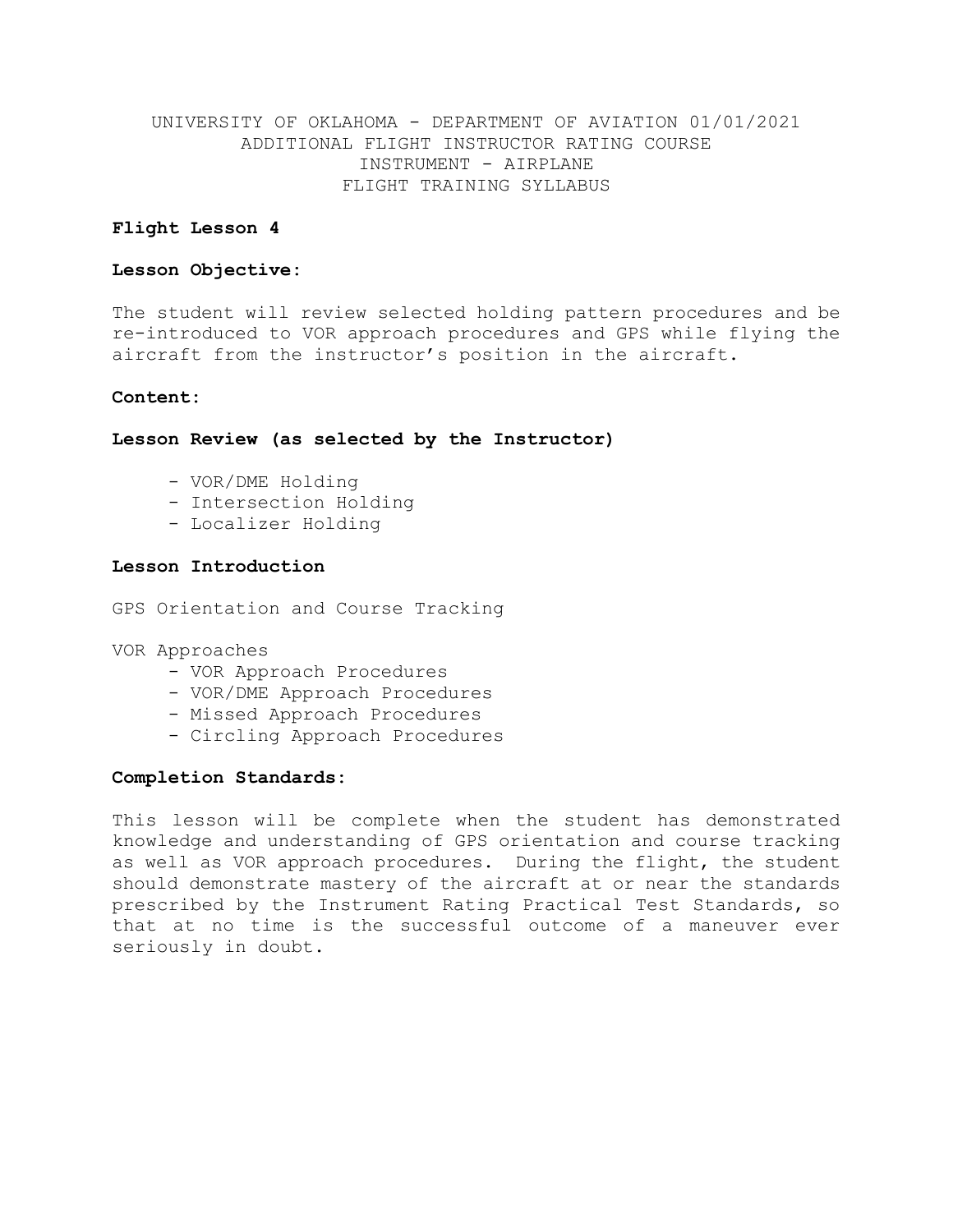# **Flight Lesson 5**

# **Lesson Objective:**

The student will review selected holding pattern procedures and be re-introduced to GPS holding and approach procedures while flying the aircraft from the instructor's position in the aircraft.

### **Content:**

# **Lesson Review (as selected by the Instructor)**

- VOR/DME Approach Procedures
- Missed Approach Procedures
- Circling Approach Procedure
- GPS Orientation and Course Tracking

### **Lesson Introduction**

- GPS Approaches
- GPS Holding
- Missed Approach Procedures
- Circling Approach Procedures

### **Completion Standards:**

This lesson will be complete when the student has demonstrated knowledge and understanding of GPS approach and holding procedures. During the flight, the student should demonstrate mastery of the aircraft at or near the standards prescribed by the Instrument Rating Practical Test Standards, so that at no time is the successful outcome of a maneuver ever seriously in doubt.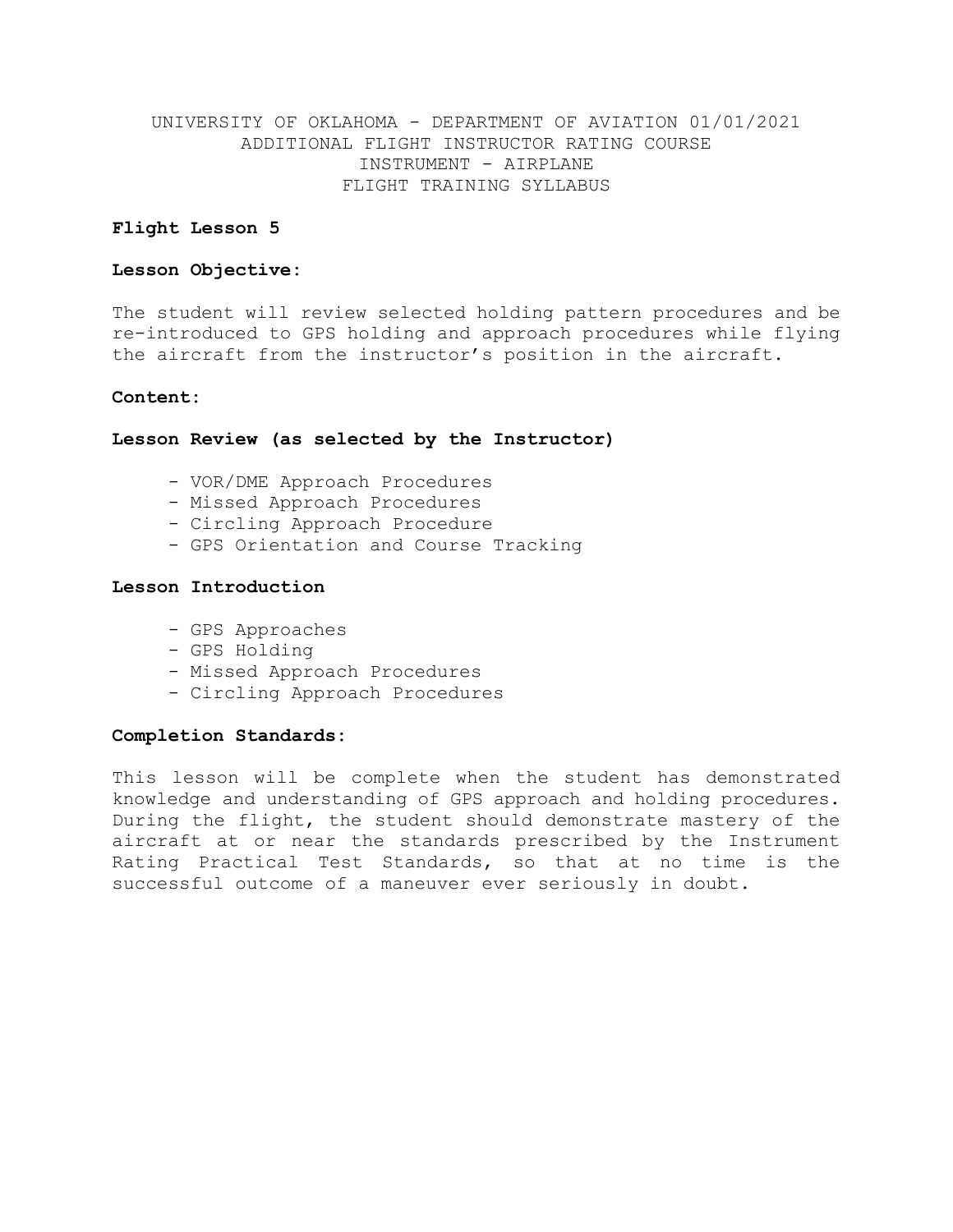# **Flight Lesson 6**

### **Lesson Objective:**

The student will review GPS approaches and will be reintroduced to ILS and Localizer approach procedures while flying the aircraft from the instructor's position in the aircraft.

### **Content:**

### **Lesson Review (As selected by the Instructor)**

- GPS Approaches
- GPS Holding
- Missed Approach Procedures
- Circling Approach Procedures

#### **Lesson Introduction**

- ILS Approach Procedures
- LOC and LOC/BC Approach Procedures
- Circling Approach Procedures
- Missed Approach Procedures

### **Completion Standards:**

This lesson will be complete when the student has demonstrated knowledge and understanding of all previously reviewed instrument procedures. During the flight, the student should demonstrate mastery of the aircraft at or near the standards prescribed by the Instrument Rating Practical Test Standards, so that at no time is the successful outcome of a maneuver ever seriously in doubt.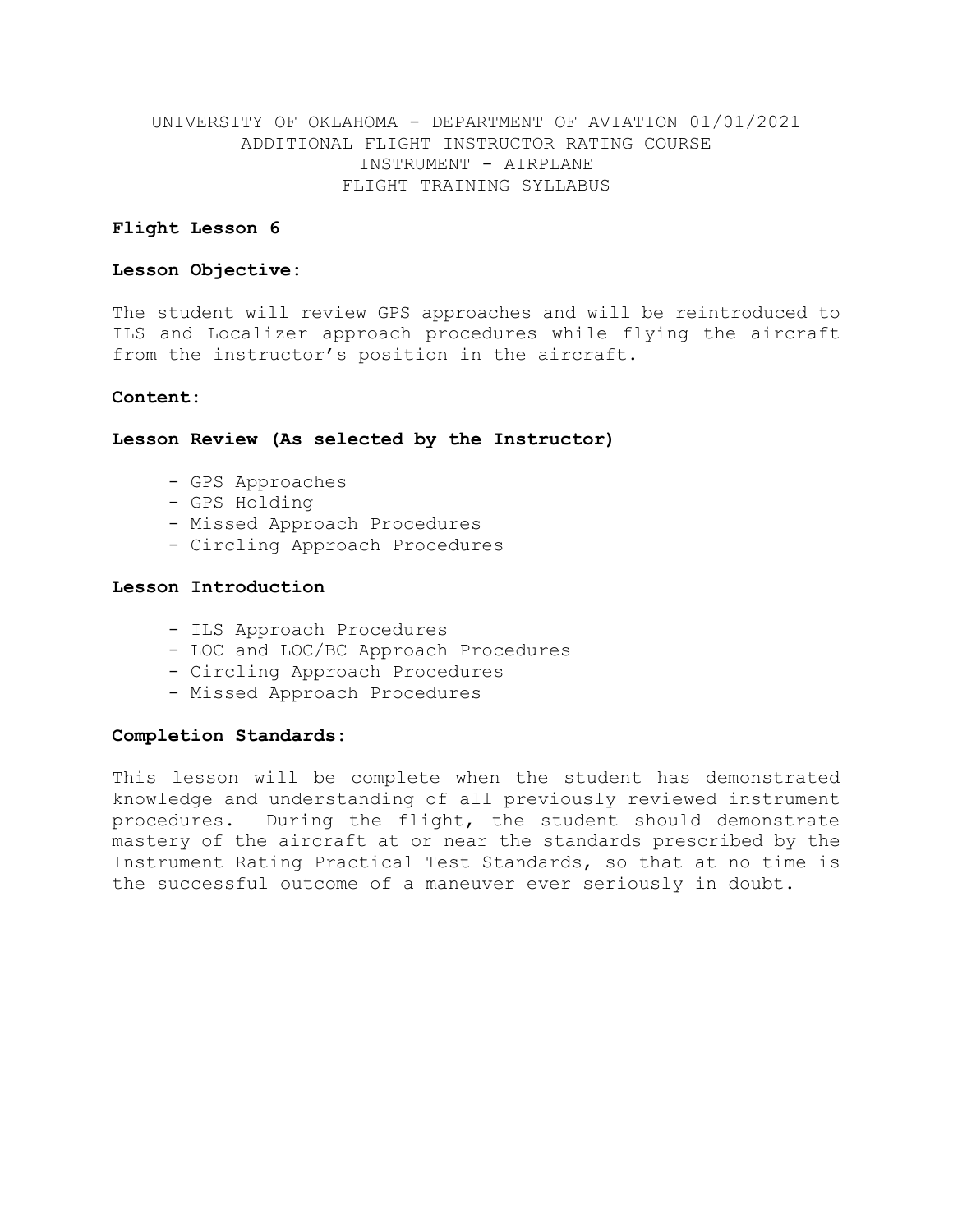### **Flight Lesson 7**

### **Lesson Objective:**

During this lesson, the student will reinforce their teaching skills by reviewing previously introduced maneuvers. Also, the student will learn to effectively teach advanced and controlled performance attitude instrument flying maneuvers. In addition, the student will prepare and present a pre-flight briefing on the subject areas introduced.

### **Content:**

### **Lesson Review**

- IFR Preflight
- Straight and Level (Full and Partial Panel)
- Constant Rate Climbs and Descents (Full and Partial Panel)
- Constant Speed Climbs and Descents (Full and Partial Panel)
- Turns, Climbing/Descending Turns (Full and Partial Panel)

#### **Lesson Introduction**

- Full Panel or Partial Panel
	- Medium and Steep Banked Turns
	- Flight at Critically Slow Airspeeds
	- Imminent Stall Recognition and Recovery (Power On/Off)
	- Changes of Airspeed
	- Unusual Attitudes Recognition and Recovery
	- Spatial Disorientation
	- Vertical S's
	- Pattern "A" or "B"

# Partial Panel

- Turn Coordinator Calibration
- Timed Turns
- Compass Turns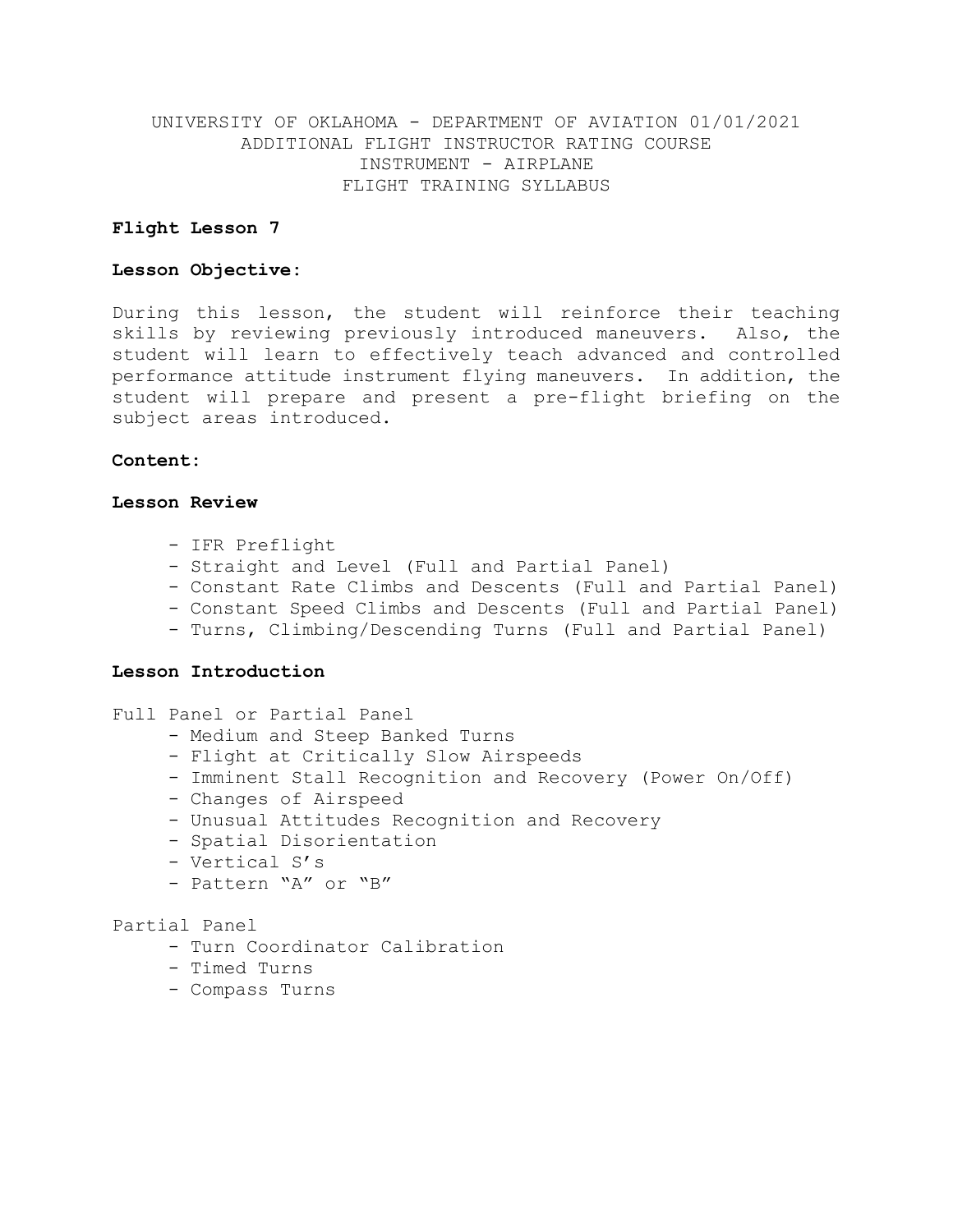# **Flight Lesson 7 (Continued)**

### **Completion Standards:**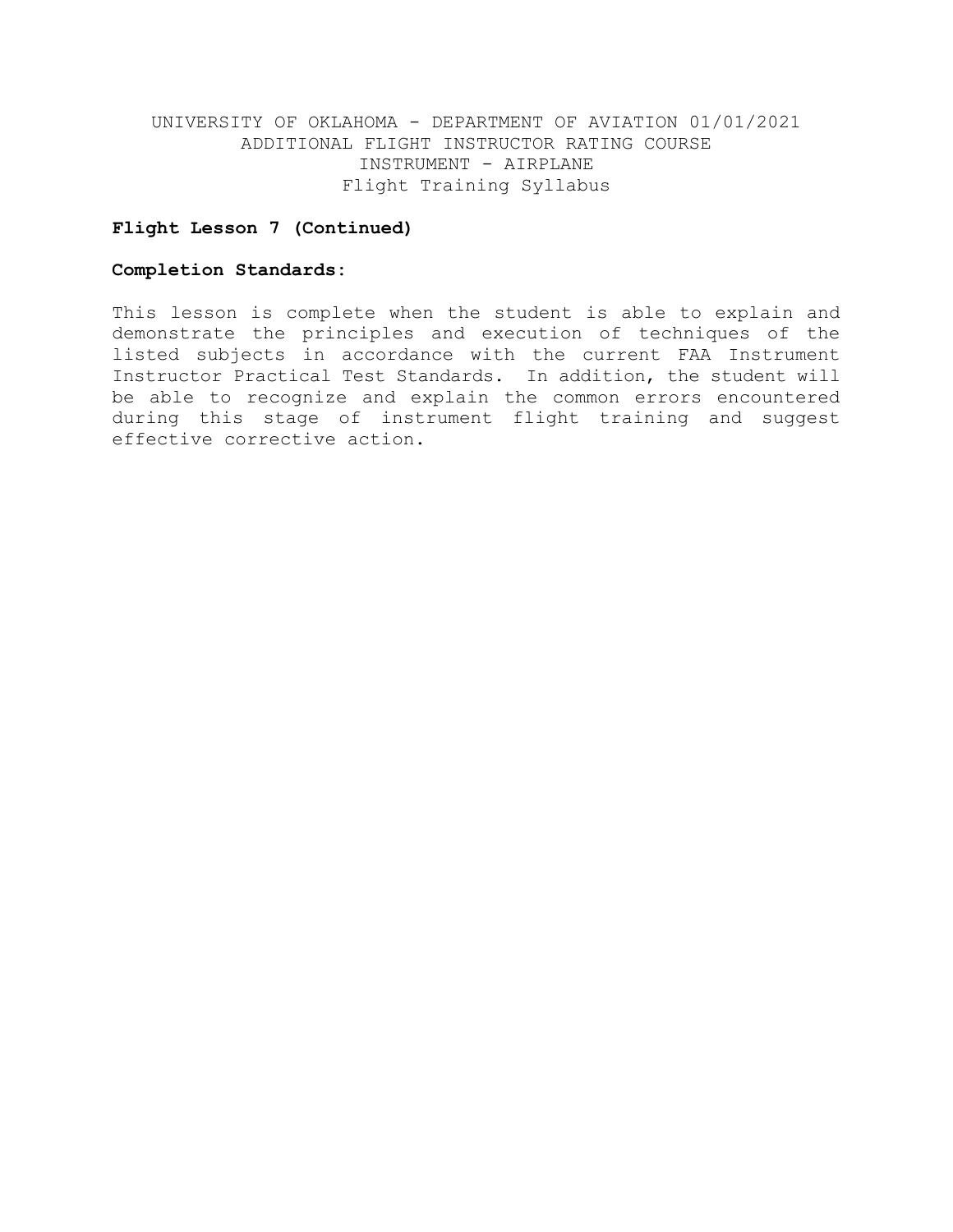### **Flight Lesson 8**

### **Lesson Objective:**

During this lesson, the student will reinforce their teaching skills by reviewing previously introduced maneuvers. Also, the student will learn to effectively teach VOR and GPS navigation. In addition, the student will prepare and present a pre-flight briefing on the subject areas introduced.

### **Content:**

#### **Lesson Review**

- Full or Partial Panel
	- Unusual Attitude Recognition and Recovery
	- Spatial Disorientation
	- Vertical S's
	- Pattern "A" and "B"

# **Lesson Introduction**

- VOR Orientation
- VOR Radial Intercepts and Tracking
- GPS Orientation
- GPS Course Tracking

#### **Completion Standards:**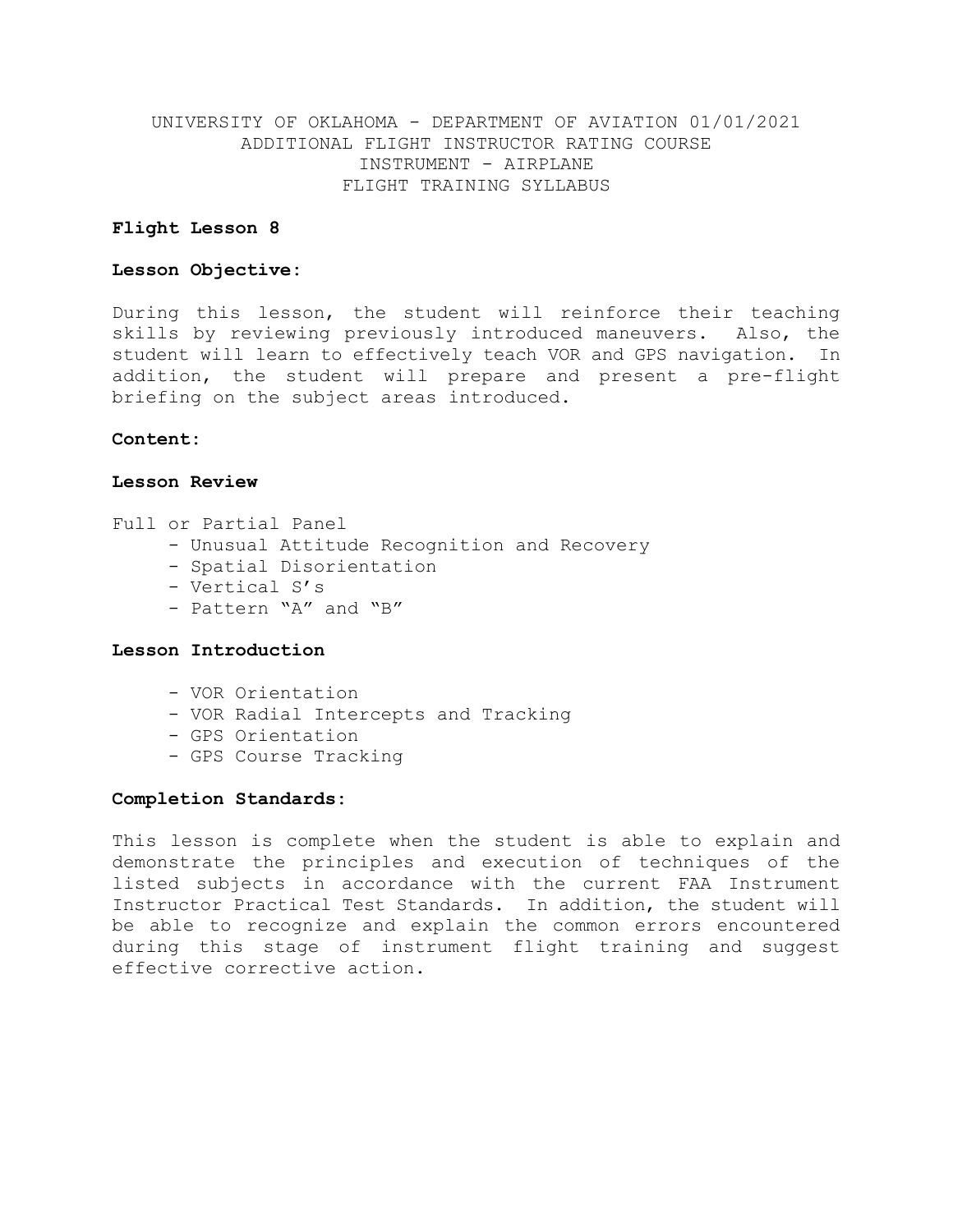### **Flight Lesson 9**

### **Lesson Objective:**

During this lesson, the student will reinforce their teaching skills by reviewing previously introduced maneuvers. Also, the student will learn to effectively teach DME procedures and VOR holding procedures. In addition, the student will prepare and present a pre-flight briefing on the subject areas introduced.

### **Content:**

#### **Lesson Review**

- VOR Orientation
- VOR Radial Intercepts and Tracking

### **Lesson Introduction**

- DME Arc Intercepts
- DME Arc Tracking
- VOR/DME Holding
- Intersection Holding

### **Completion Standards:**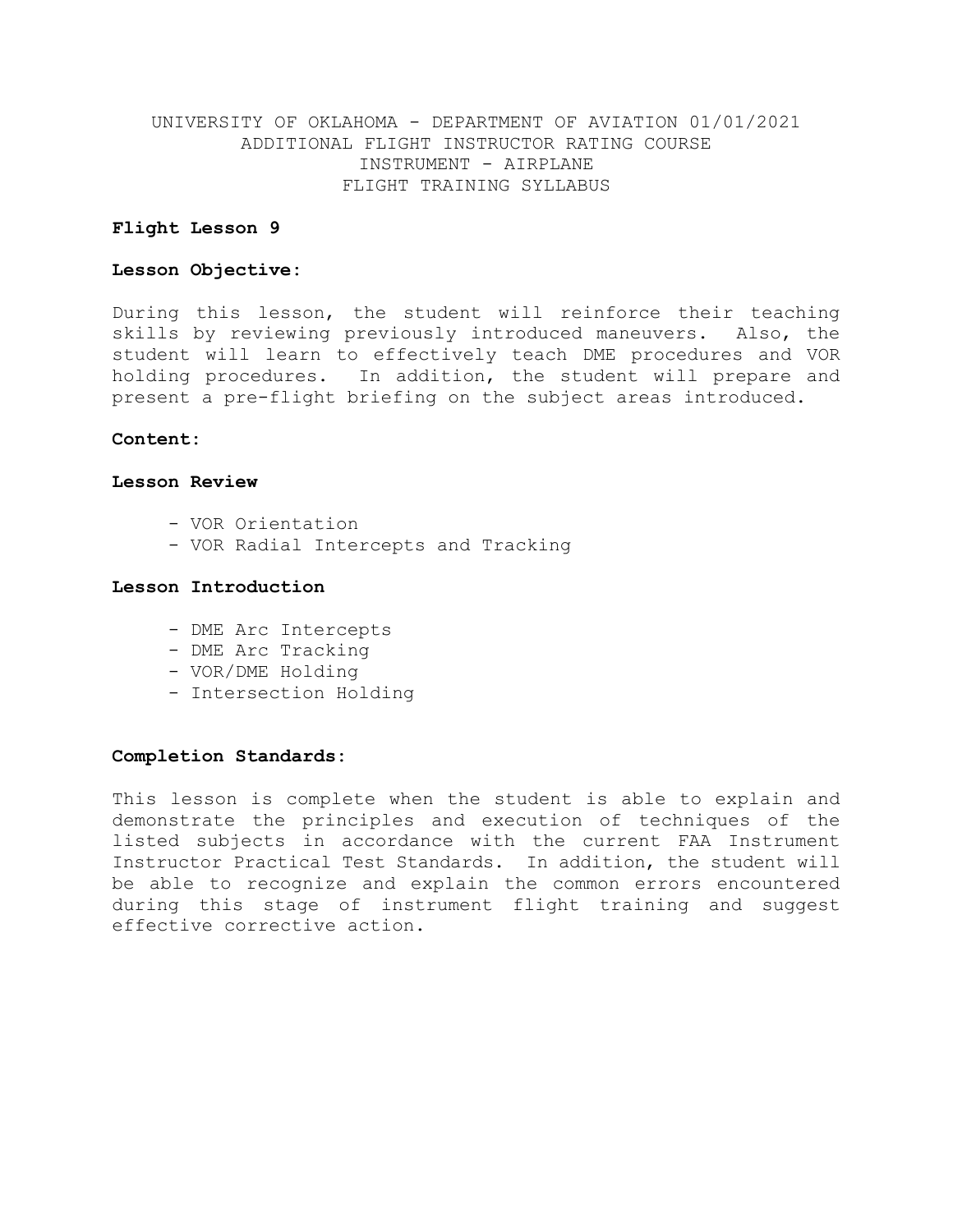### **Flight Lesson 10**

### **Lesson Objective:**

During this lesson, the student will reinforce their teaching skills by reviewing previously introduced maneuvers. Also, the student will learn to effectively teach localizer and GPS holding procedures. In addition, the student will prepare and present a pre-flight briefing on the subject areas introduced.

### **Content:**

#### **Lesson Review (As selected by the Instructor)**

- DME Arc Intercepts
- DME Arc Tracking
- VOR/DME Holding
- Intersection Holding

### **Lesson Introduction**

- GPS Holding
- Localizer Holding

### **Completion Standards:**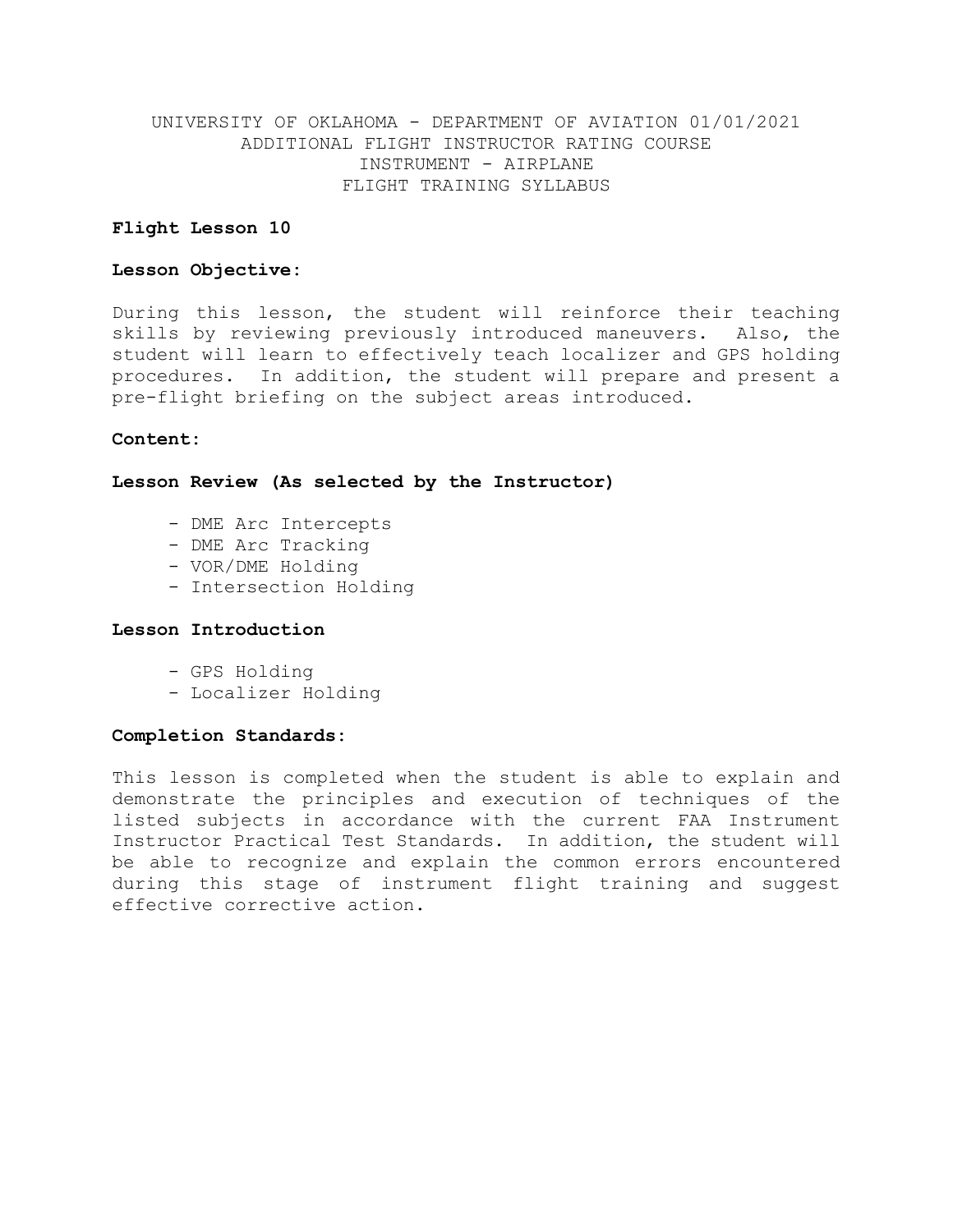### **Flight Lesson 11**

### **Lesson Objective:**

During this lesson, the student will reinforce their teaching skills by reviewing previously introduced maneuvers. Also, the student will learn to effectively teach GPS approach procedures. In addition, the student will prepare and present a pre-flight briefing on the subject areas introduced.

### **Content:**

**Lesson Review (As selected by the Instructor)**

- VOR Holding
- GPS Holding
- Intersection Holding
- Localizer Holding

### **Lesson Introduction**

- GPS Approach Procedures
- Circling Approach Procedures
- Missed Approach Procedures

#### **Completion Standards:**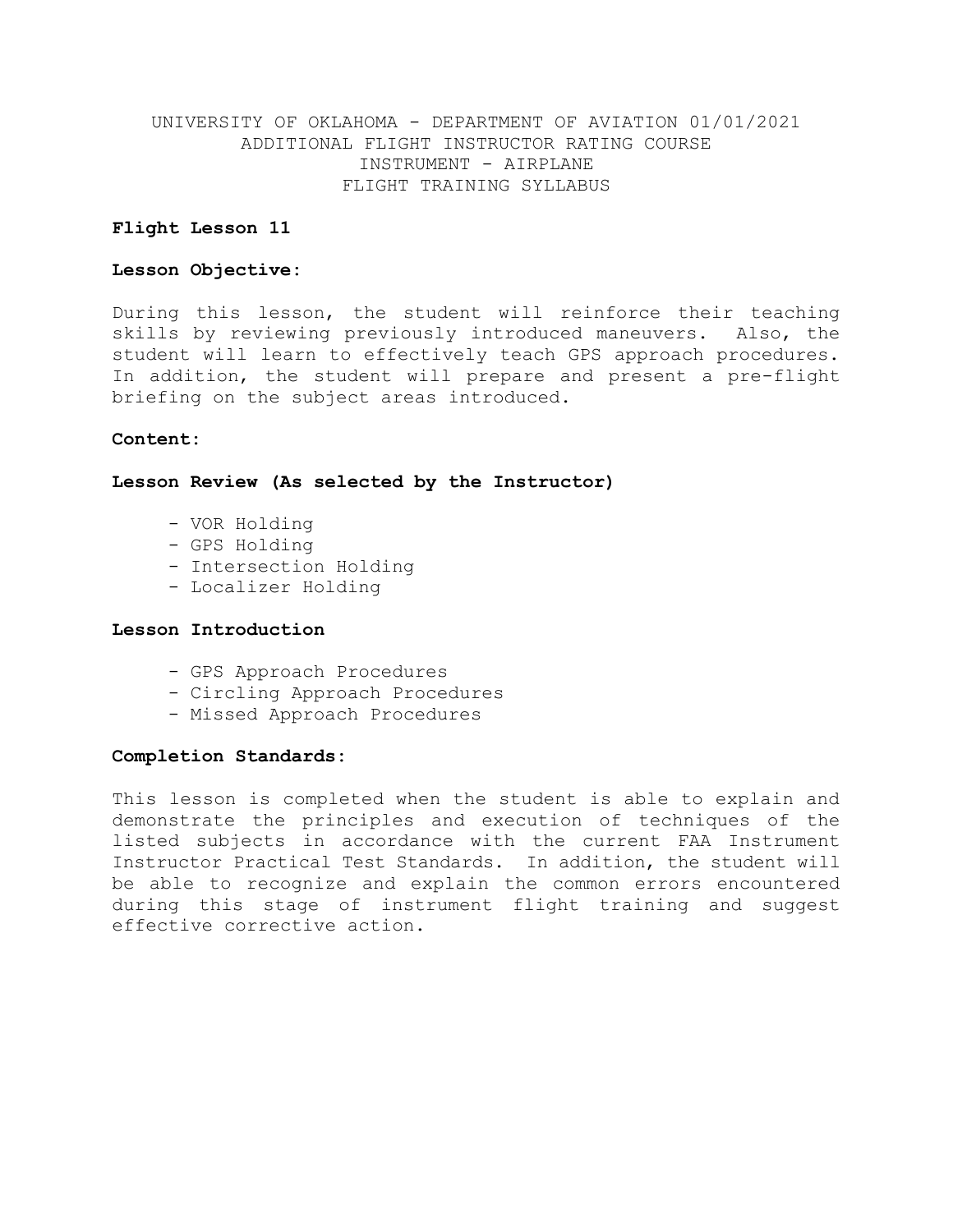### **Flight Lesson 12**

### **Lesson Objective:**

During this lesson, the student will reinforce their teaching skills by reviewing previously introduced maneuvers. Also, the student will learn to effectively teach VOR and VOR/DME approach procedures. In addition, the student will prepare and present a pre-flight briefing on the subject areas introduced.

### **Content:**

#### **Lesson Review (As selected by the Instuctor)**

- GPS Holding
- GPS Approach Procedures

### **Lesson Introduction**

- VOR Approach Procedures
- VOR/DME Approach Procedures
- Missed Approach Procedures
- Circling Approach Procedures

### **Completion Standards:**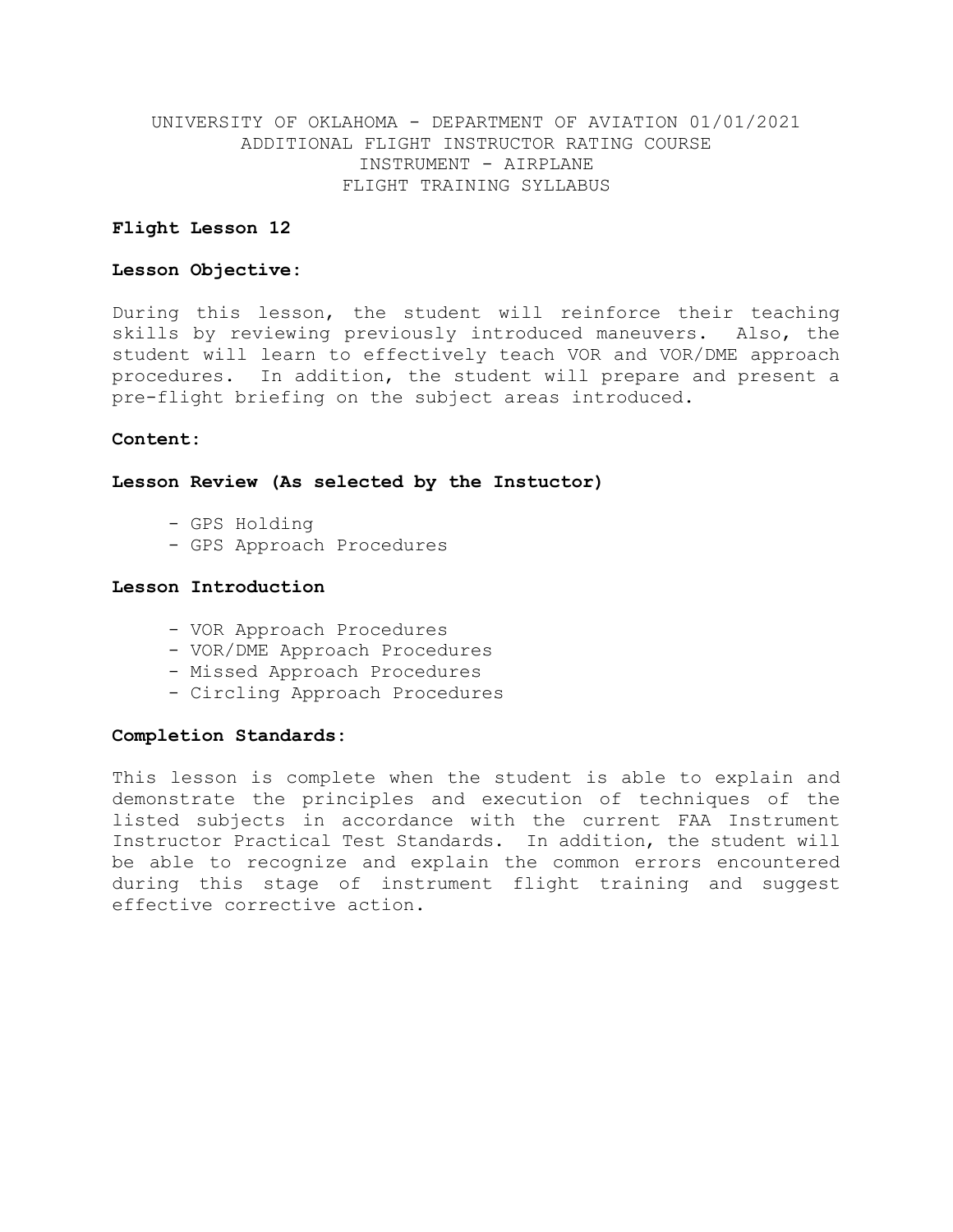### **Flight Lesson 13**

### **Lesson Objective:**

During this lesson, the student will reinforce their teaching skills by reviewing previously introduced maneuvers. Also, the student will learn to effectively teach ILS and Localizer approach procedures. In addition, the student will prepare and present a pre-flight briefing on the subject areas introduced.

### **Content:**

#### **Lesson Review (As selected by the Instructor)**

- VOR/DME Holding
- VOR Approach Procedures
- VOR/DME Approach Procedures
- Localizer Holding

### **Lesson Introduction**

- Localizer Approach Procedures
- Localizer Back Course Approach Procedures
- ILS Approach Procedures
- Missed Approach Procedures
- Circling Approach Procedures
- Side-Step Approach Procedures

### **Completion Standards:**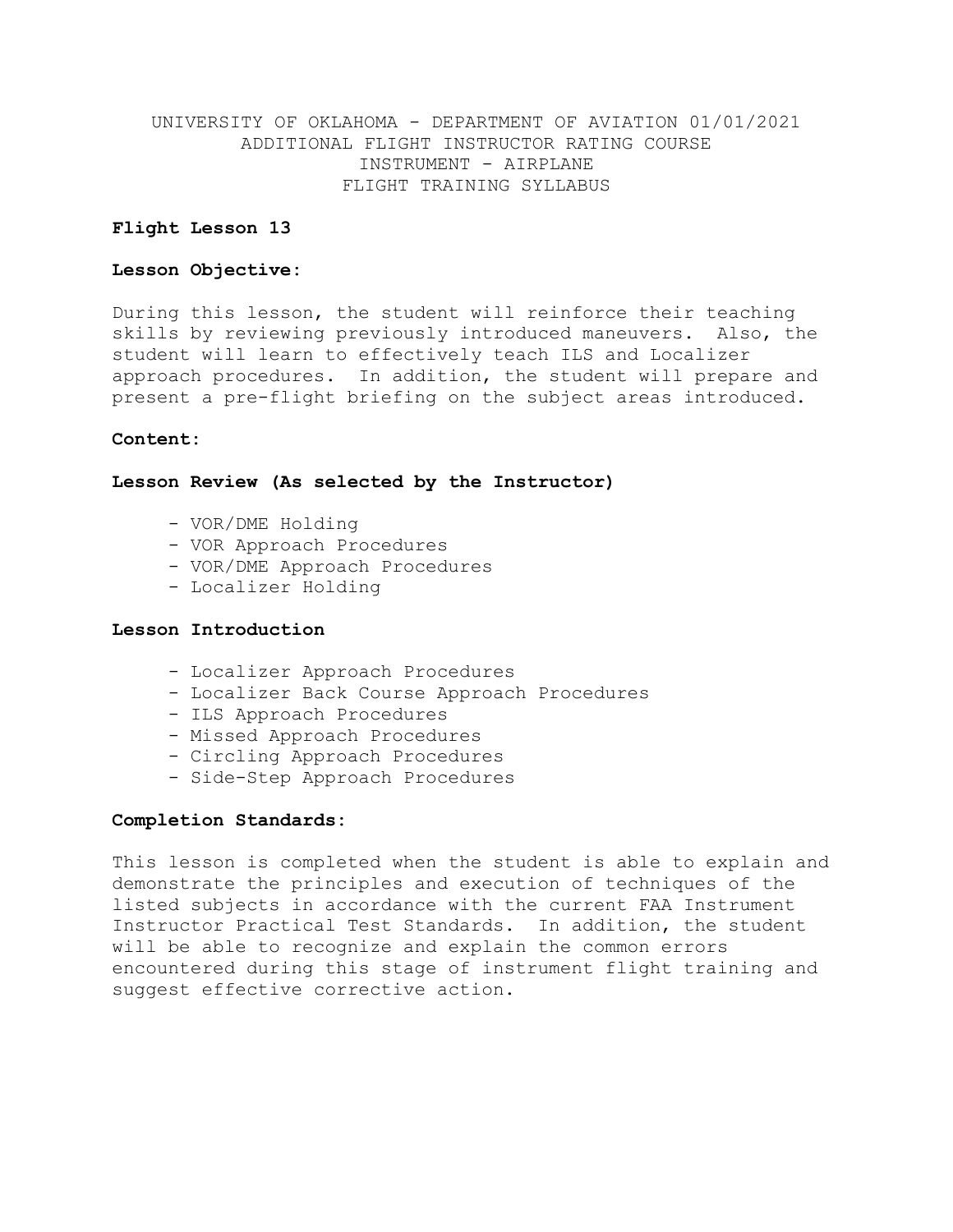# **Flight Lesson 14**

### **Lesson Objective:**

During this lesson, the student will reinforce their teaching skills by reviewing previously introduced maneuvers. The student will prepare and present a pre-flight briefing on the subject areas introduced.

### **Content:**

### **Lesson Review (As selected by the Instructor)**

- Non-precision Approaches
- Precision Approaches
- Circling Approach Procedures
- Missed Approach Procedures
- Holding Procedures
- Orientation Using VOR and GPS
- Course Interception and Tracking Using VOR and GPS
- Partial Panel Procedures
- Unusual Attitude Recovery

### **Completion Standards:**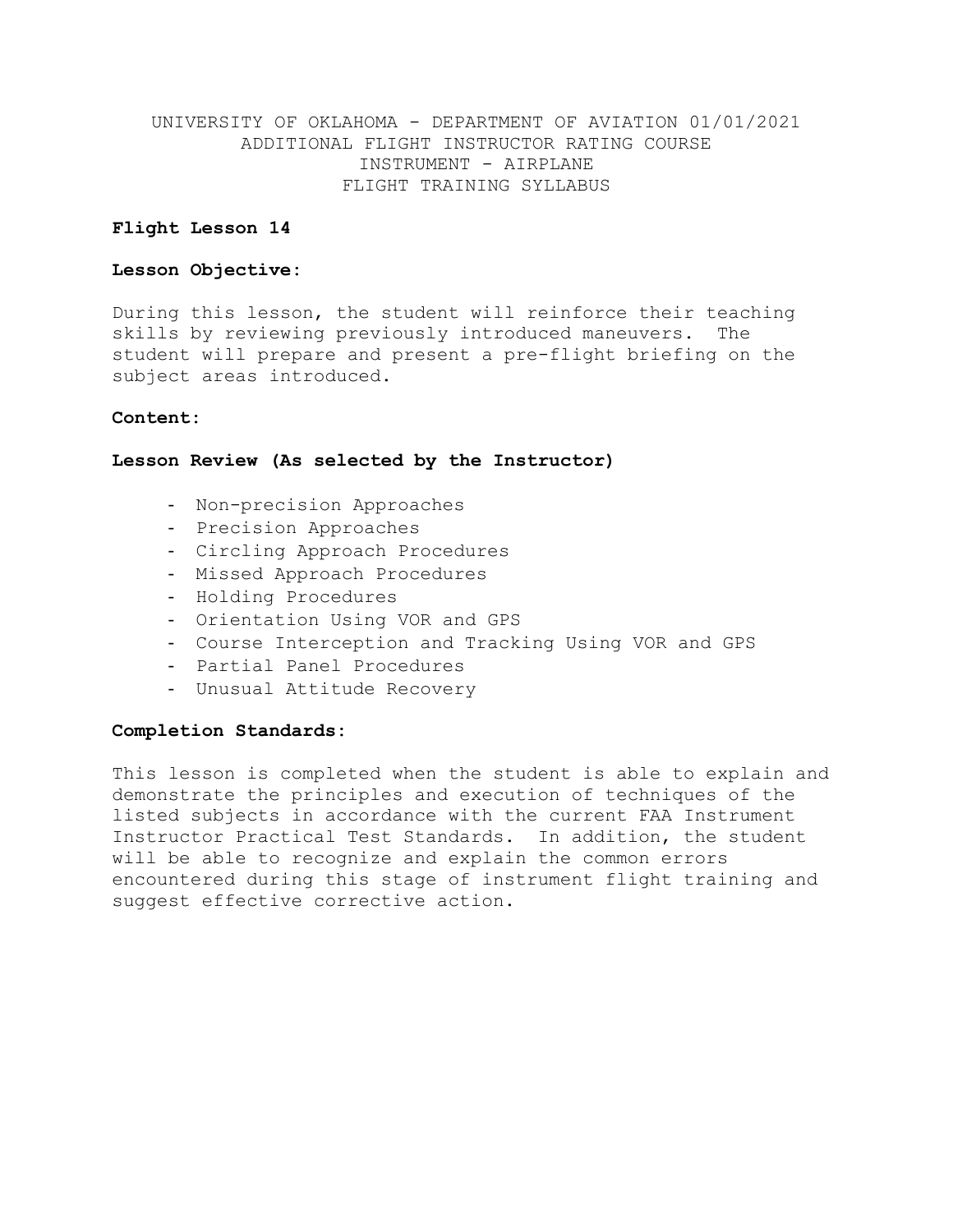# **Flight Lesson 15**

# **Lesson Objective:**

This stage check will be conducted by the chief, assistant chief flight instructor or check instructor per the latest Flight Instructor Instrument Airplane PTS.

# **Content:**

Technical Subject Areas

- Aircraft Flight Instruments and Navigation Equipment
- Regulations and Publications Related to IFR Operations

Preflight Preparation

- Cross-Country Flight Planning
- Instrument Cockpit Check

Air Traffic Control Clearances and Procedures (at least one task)

- Air Traffic Control Clearances
- Compliance with Departure, Enroute, and Arrival Procedures and Clearances

Flight by Reference to Instruments (Recovery From Unusual Flight Attitudes and at least one other task)

- Straight-and-Level Flight
- Turns
- Change of Airspeed and Straight-and Level and Turning Flight
- Constant Airspeed Climbs and Descents
- Constant Rate Climbs and Descents
- Timed Turns to Magnetic Compass Headings
- Steep Turns
- Recovery From Unusual Flight Attitudes

Navigation Systems

- Intercepting and Tracking Navigational Systems and DME Arcs
- Holding Procedures